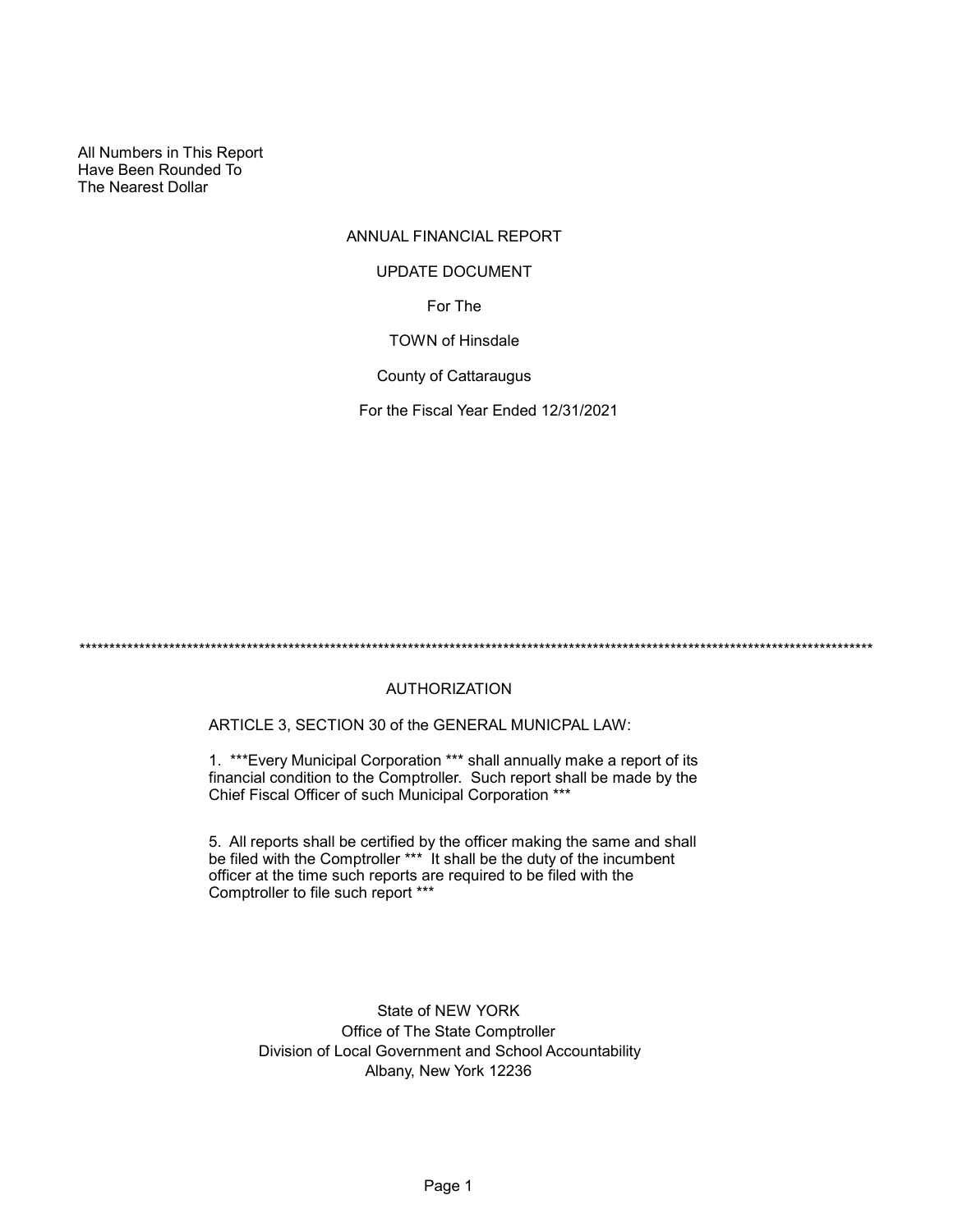#### TOWN OF Hinsdale

### \*\*\* FINANCIAL SECTION \*\*\*

Financial Information for the following funds and account groups are included in the Annual Financial Report filed by your government for the fiscal year ended 2020 and has been used by the OSC as the basis for preparing this update document for the fiscal year ended 2021:

> (A) GENERAL (DA) HIGHWAY-TOWN-WIDE (H) CAPITAL PROJECTS (K) GENERAL FIXED ASSETS (SW) WATER (TA) AGENCY (W) GENERAL LONG-TERM DEBT

All amounts included in this update document for 2020 represent data filed by your government with OSC as reviewed and adjusted where necessary.

### \*\*\* SUPPLEMENTAL SECTION \*\*\*

The Supplemental Section includes the following sections:

- 1) Statement of Indebtedness
- 2) Schedule of Time Deposits and Investments
- 3) Bank Reconciliation
- 4) Local Government Questionnaire
- 5) Schedule of Employee and Retiree Benefits
- 6) Schedule of Energy Costs and Consumption

All numbers in this report will be rounded to the nearest dollar.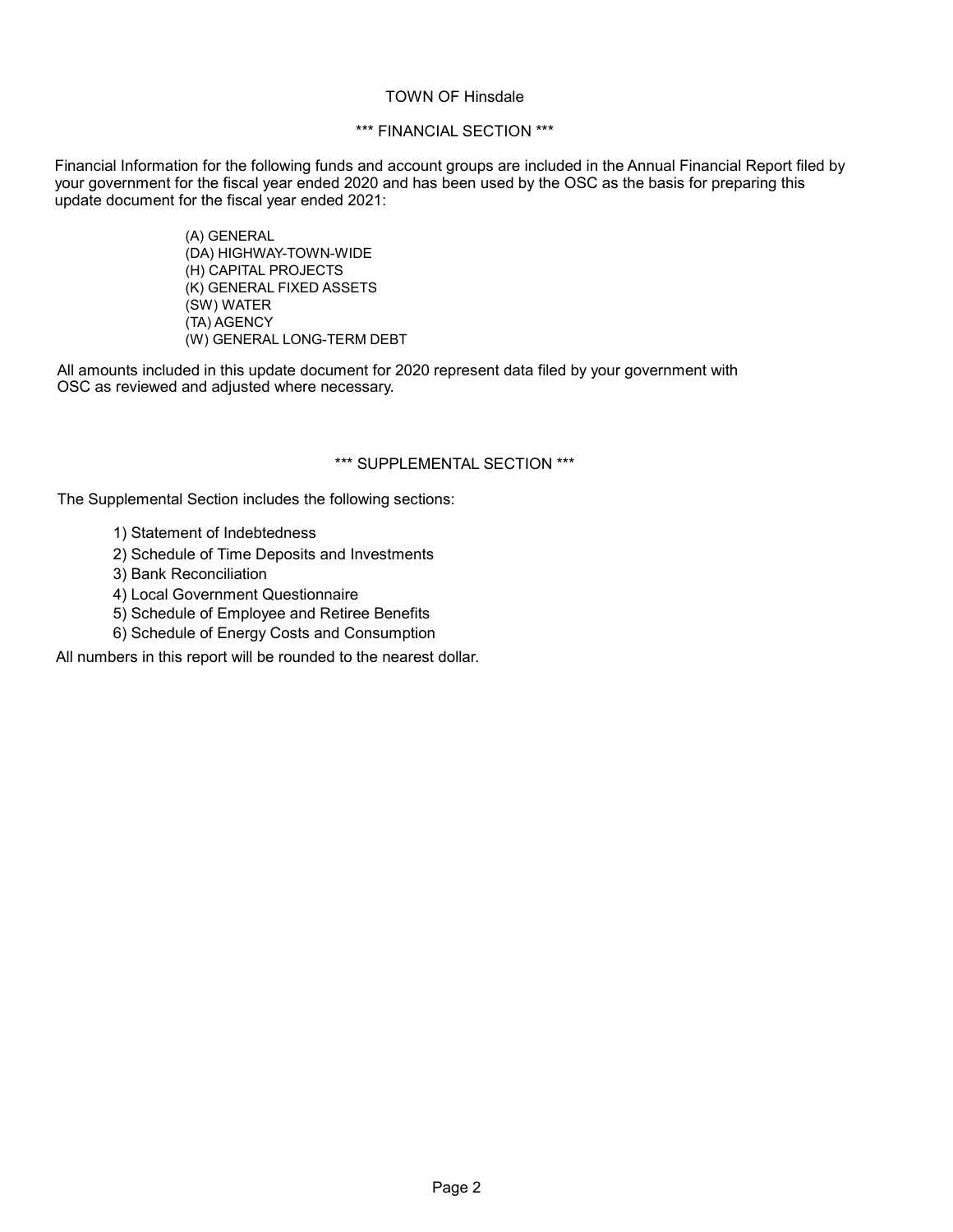(A) GENERAL

Balance Sheet

| <b>Code Description</b>                                                      | 2020     | <b>EdpCode</b> | 2021    |
|------------------------------------------------------------------------------|----------|----------------|---------|
| <b>Assets</b>                                                                |          |                |         |
| Cash                                                                         | 755.216  | A200           | 971,767 |
| <b>TOTAL Cash</b>                                                            | 755,216  |                | 971,767 |
| Due From Other Funds<br>Additional Description AIM Revenue from Highway Fund |          | A391           | 16.423  |
| <b>TOTAL Due From Other Funds</b>                                            | $\bf{0}$ |                | 16.423  |
| <b>TOTAL Assets and Deferred Outflows of Resources</b>                       | 755,216  |                | 988,190 |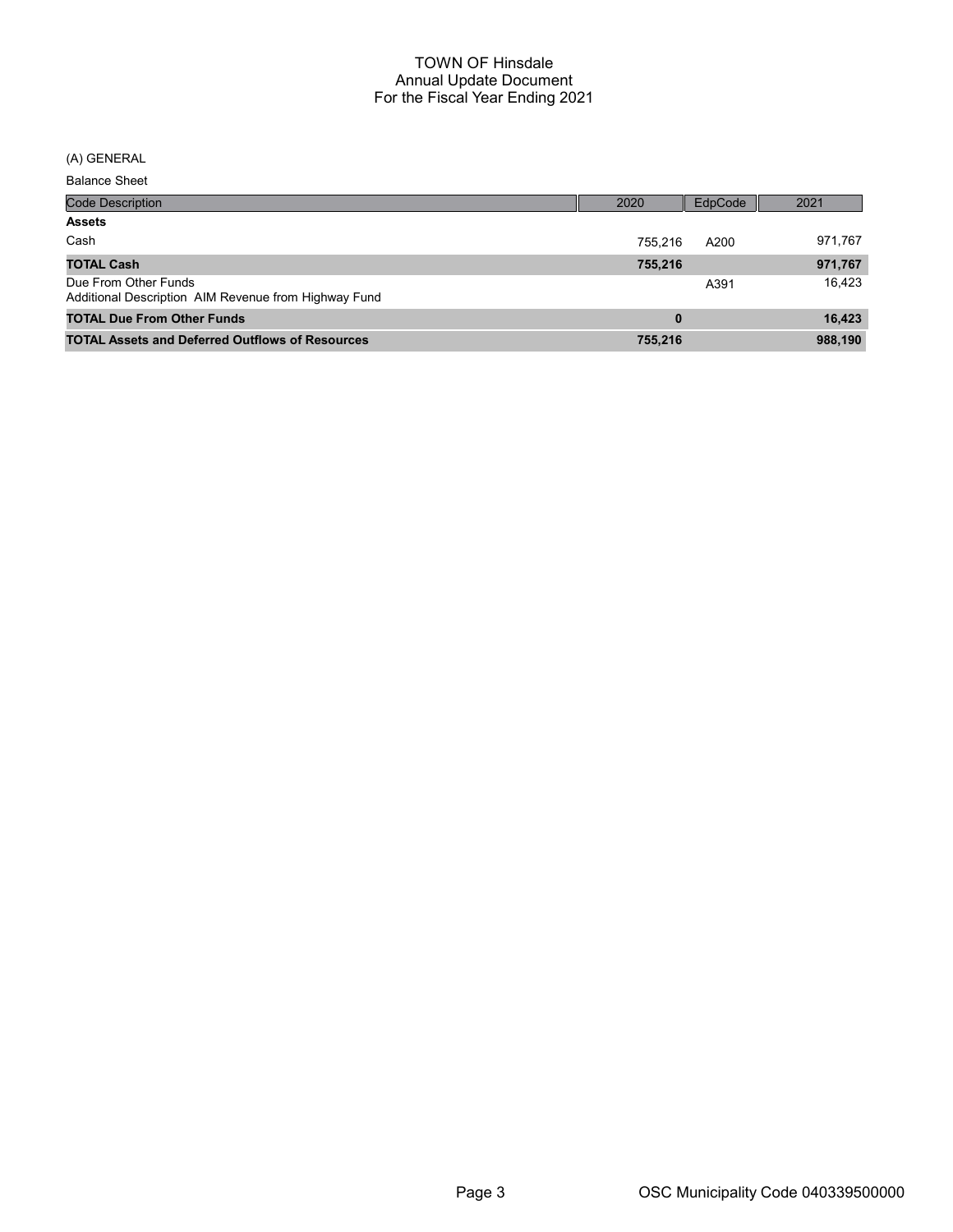### (A) GENERAL

Balance Sheet

| <b>Code Description</b>                                                    | 2020     | EdpCode | 2021         |
|----------------------------------------------------------------------------|----------|---------|--------------|
| <b>Other Liabilities</b><br>Additional Description 2021 ARPA Funds         |          | A688    | 100,618      |
| Overpayments & Clearing Account                                            |          | A690    |              |
| <b>TOTAL Other Liabilities</b>                                             | $\bf{0}$ |         | 100,618      |
| Due To Other Funds                                                         |          | A630    | 27           |
| <b>TOTAL Due To Other Funds</b>                                            | $\bf{0}$ |         | 27           |
| Due To Other Governments<br><b>Additional Description NYS Unemployment</b> |          | A631    | 272          |
| <b>State Retirement</b>                                                    | 307      | A718    |              |
| <b>Taxes Collected Other Governments</b>                                   | 65       | A739    |              |
| <b>TOTAL Due To Other Governments</b>                                      | 371      |         | 272          |
| NYS Income Tax                                                             | 769      | A721    |              |
| Federal Income Tax                                                         | 1,817    | A722    |              |
| Social Security Tax                                                        | 2.539    | A726    |              |
| <b>TOTAL Payroll Liabilities</b>                                           | 5,125    |         | $\mathbf{0}$ |
| <b>TOTAL Liabilities</b>                                                   | 5,496    |         | 100,916      |
| <b>Fund Balance</b>                                                        |          |         |              |
| <b>Committed Fund Balance</b>                                              | 16.475   | A913    | 16,475       |
| <b>TOTAL Committed Fund Balance</b>                                        | 16,475   |         | 16.475       |
| Assigned Appropriated Fund Balance                                         | 39.194   | A914    | 180,126      |
| <b>TOTAL Assigned Fund Balance</b>                                         | 39,194   |         | 180,126      |
| Unassigned Fund Balance                                                    | 694.050  | A917    | 690,672      |
| <b>TOTAL Unassigned Fund Balance</b>                                       | 694,050  |         | 690,672      |
| <b>TOTAL Fund Balance</b>                                                  | 749,719  |         | 887,273      |
| <b>TOTAL Liabilities, Deferred Inflows And Fund Balance</b>                | 755,216  |         | 988,190      |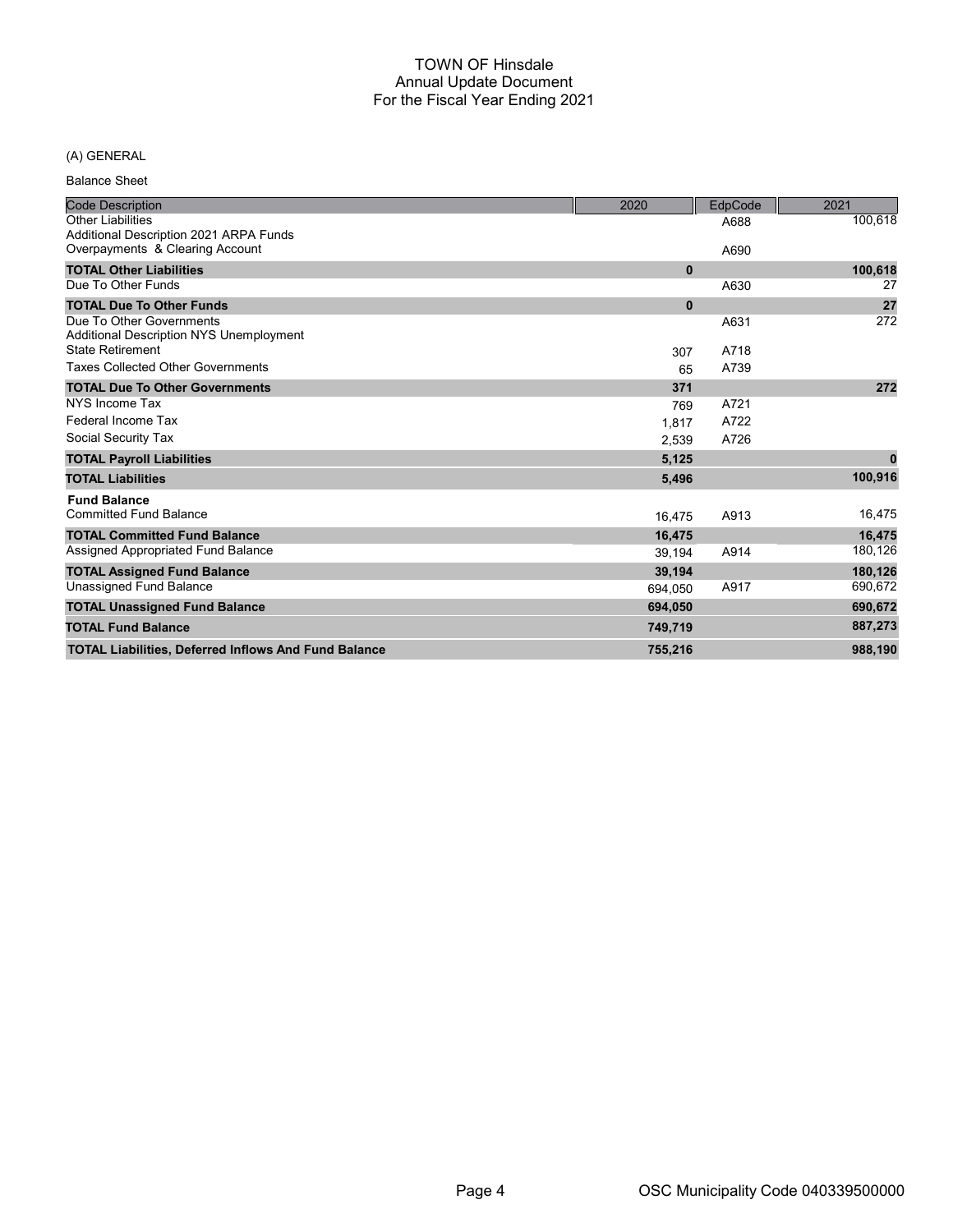(A) GENERAL

| <b>Code Description</b>                                                                  | 2020     | EdpCode | 2021         |
|------------------------------------------------------------------------------------------|----------|---------|--------------|
| <b>Revenues</b>                                                                          |          |         |              |
| <b>Real Property Taxes</b>                                                               | 71,402   | A1001   | 71,402       |
| <b>TOTAL Real Property Taxes</b>                                                         | 71,402   |         | 71,402       |
| Other Payments In Lieu of Taxes                                                          | 3,485    | A1081   | 4,132        |
| Interest & Penalties On Real Prop Taxes                                                  | 3,185    | A1090   | 3,321        |
| <b>TOTAL Real Property Tax Items</b>                                                     | 6,670    |         | 7,453        |
| Non Prop Tax Dist By County                                                              | 237,494  | A1120   | 241,232      |
| Franchises                                                                               | 17,373   | A1170   | 19,742       |
| <b>TOTAL Non Property Tax Items</b>                                                      | 254,867  |         | 260,973      |
| <b>Clerk Fees</b>                                                                        | 51       | A1255   | 123          |
| Public Pound Charges, Dog Control Fees                                                   | 255      | A1550   | 225          |
| <b>Vital Statistics Fees</b>                                                             | 694      | A1603   | 922          |
| Park And Recreational Charges                                                            |          | A2001   | 150          |
| <b>TOTAL Departmental Income</b>                                                         | 1,000    |         | 1,420        |
| <b>Interest And Earnings</b>                                                             | 810      | A2401   | 822          |
| Rental of Real Property                                                                  | 150      | A2410   | 150          |
| <b>TOTAL Use of Money And Property</b>                                                   | 960      |         | 972          |
| <b>Games of Chance</b>                                                                   | 30       | A2530   | 20           |
| Dog Licenses                                                                             | 2,129    | A2544   | 2,450        |
| <b>Building And Alteration Permits</b>                                                   | 2,674    | A2555   | 4,001        |
| Permits, Other                                                                           | 50       | A2590   |              |
| <b>TOTAL Licenses And Permits</b>                                                        | 4,883    |         | 6,471        |
| <b>Fines And Forfeited Bail</b>                                                          | 30,968   | A2610   | 37,943       |
| <b>TOTAL Fines And Forfeitures</b>                                                       | 30,968   |         | 37,943       |
| Sales of Scrap & Excess Materials                                                        |          | A2650   | 25           |
| Insurance Recoveries                                                                     |          | A2680   |              |
| <b>TOTAL Sale of Property And Compensation For Loss</b>                                  | $\bf{0}$ |         | 25           |
| <b>Gifts And Donations</b>                                                               | 10,394   | A2705   |              |
| <b>Grants From Local Governments</b>                                                     |          | A2706   |              |
| <b>AIM Related Payments</b>                                                              | 16,396   | A2750   | 16,396       |
| Unclassified (specify)<br>Additional Description National Grid L.E.D. Street Light Grant | 11       | A2770   | 3,125        |
| <b>TOTAL Miscellaneous Local Sources</b>                                                 | 26,801   |         | 19,521       |
| St Aid, Mortgage Tax                                                                     | 9,298    | A3005   | 18,134       |
| <b>TOTAL State Aid</b>                                                                   | 9,298    |         | 18,134       |
| Federal Aid - Other<br>Additional Description ARPA Funds for Food Pantry Project         |          | A4089   | 4,100        |
| <b>TOTAL Federal Aid</b>                                                                 | 0        |         | 4,100        |
| <b>TOTAL Revenues</b>                                                                    | 406,848  |         | 428,413      |
| <b>Interfund Transfers</b>                                                               | 171,314  | A5031   |              |
| <b>TOTAL Interfund Transfers</b>                                                         | 171,314  |         | $\mathbf 0$  |
| <b>TOTAL Other Sources</b>                                                               | 171,314  |         | $\mathbf{0}$ |
| <b>TOTAL Detail Revenues And Other Sources</b>                                           | 578,162  |         | 428,413      |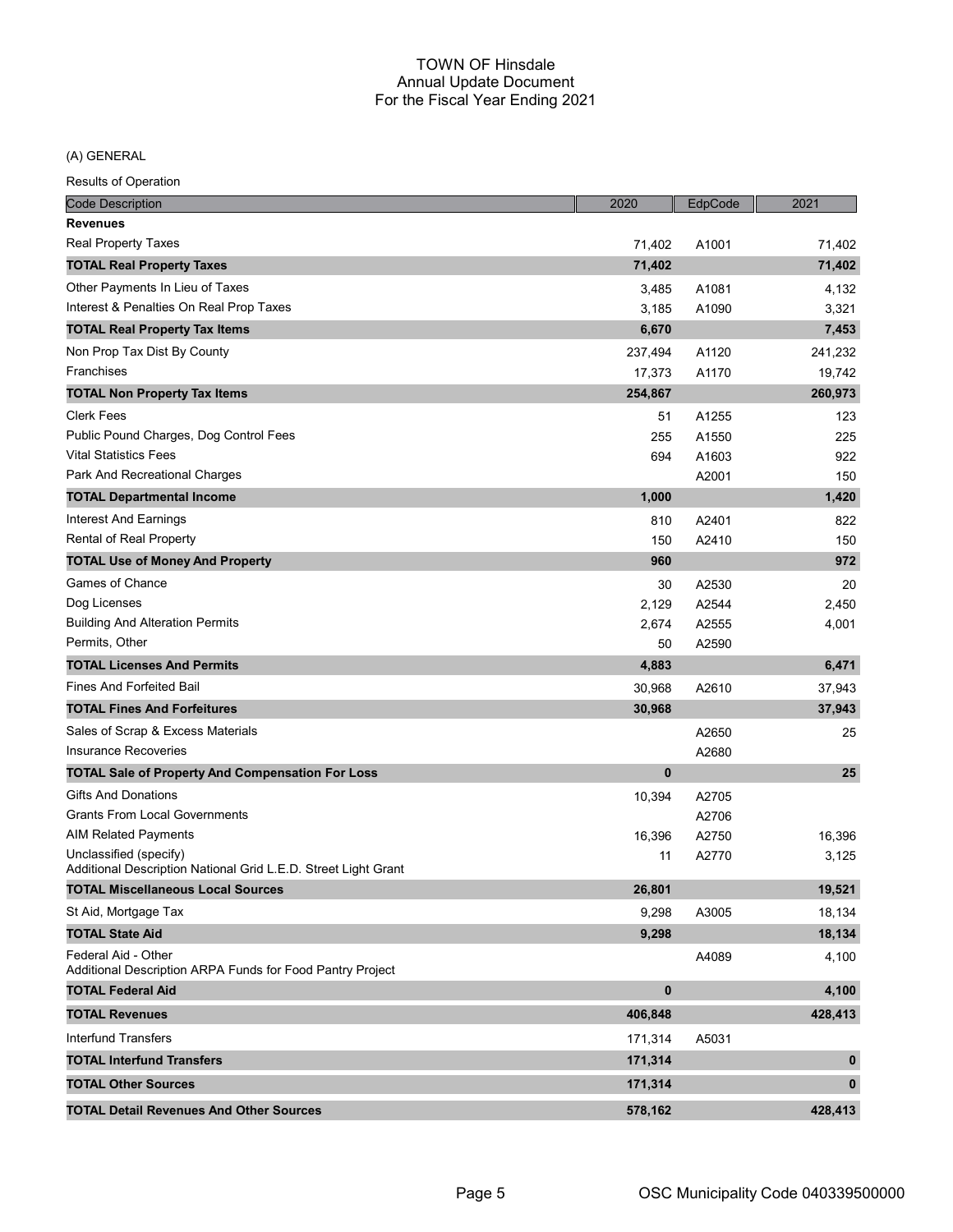#### (A) GENERAL

| <b>Code Description</b>                             | 2020    | EdpCode          | 2021        |
|-----------------------------------------------------|---------|------------------|-------------|
| <b>Expenditures</b>                                 |         |                  |             |
| Legislative Board, Pers Serv                        | 7,100   | A10101           | 7,300       |
| Legislative Board, Contr Expend                     | 148     | A10104           | 92          |
| <b>TOTAL Legislative Board</b>                      | 7,248   |                  | 7,392       |
| Municipal Court, Pers Serv                          | 21,043  | A11101           | 21,987      |
| Municipal Court, Contr Expend                       | 3,463   | A11104           | 3,085       |
| <b>TOTAL Municipal Court</b>                        | 24,506  |                  | 25,072      |
| Supervisor, pers Serv                               | 7,075   | A12201           | 7,275       |
| Supervisor, equip & Cap Outlay                      | 829     | A12202           |             |
| Supervisor, contr Expend                            | 711     | A12204           | 559         |
| <b>TOTAL Supervisor</b>                             | 8,614   |                  | 7,834       |
| Dir of Finance, Pers Serv                           | 8,240   | A13101           | 8,500       |
| Dir of Finance, Contr Expend                        | 598     | A13104           | 419         |
| <b>TOTAL Dir of Finance</b>                         | 8,838   |                  | 8,919       |
| Auditor, Contr Expend                               |         | A13204           |             |
| <b>TOTAL Auditor</b>                                | 0       |                  | $\mathbf 0$ |
| Tax Collection, pers Serv                           | 2,730   | A13301           | 2,800       |
| Tax Collection, equip & Cap Outlay                  |         | A13302           |             |
| Tax Collection, contr Expend                        | 3,434   | A13304           | 3,109       |
| <b>TOTAL Tax Collection</b>                         | 6,164   |                  | 5,909       |
| Budget, Pers Serv                                   | 1,273   | A13401           | 1,325       |
| <b>TOTAL Budget</b>                                 | 1,273   |                  | 1,325       |
| Assessment, Pers Serv                               | 13,184  | A13551           | 13,580      |
| Assessment, Contr Expend                            | 1,289   | A13554           | 1,305       |
| <b>TOTAL Assessment</b>                             | 14,473  |                  | 14,885      |
| Clerk, pers Serv                                    | 8,785   | A14101           | 9,050       |
| Clerk, contr Expend                                 | 2,038   | A14104           | 2,901       |
| <b>TOTAL Clerk</b>                                  | 10,823  |                  | 11,951      |
| Law, Contr Expend                                   |         | A14204           | 410         |
| <b>TOTAL Law</b>                                    | 0       |                  | 410         |
| Operation of Plant, Pers Serv                       | 1,194   | A16201           | 540         |
| Operation of Plant, Contr Expend                    | 53,823  | A16204           | 41,036      |
| <b>TOTAL Operation of Plant</b>                     | 55,017  |                  | 41,576      |
| Central Print & Mail Contr Expend                   | 165     | A16704           | 405         |
| <b>TOTAL Central Print &amp; Mail Contr Expend</b>  | 165     |                  | 405         |
| Unallocated Insurance, Contr Expend                 | 29,867  | A19104           | 32,148      |
| <b>TOTAL Unallocated Insurance</b>                  | 29,867  |                  | 32,148      |
| Municipal Assn Dues, Contr Expend                   | 1,000   | A19204           | 1,099       |
| <b>TOTAL Municipal Assn Dues</b>                    | 1,000   |                  | 1,099       |
| <b>TOTAL General Government Support</b>             | 167,987 |                  | 158,927     |
|                                                     |         |                  |             |
| Police, Pers Serv<br>Police, Contr Expend           | 1,330   | A31201<br>A31204 | 342         |
|                                                     |         |                  |             |
| <b>TOTAL Police</b><br>Traffic Control, Contr Expen | 1,330   |                  | 342         |
|                                                     | 36      | A33104           |             |
| <b>TOTAL Traffic Control</b>                        | 36      |                  | $\mathbf 0$ |
| Control of Animals, Pers Serv                       | 2,635   | A35101           | 2,715       |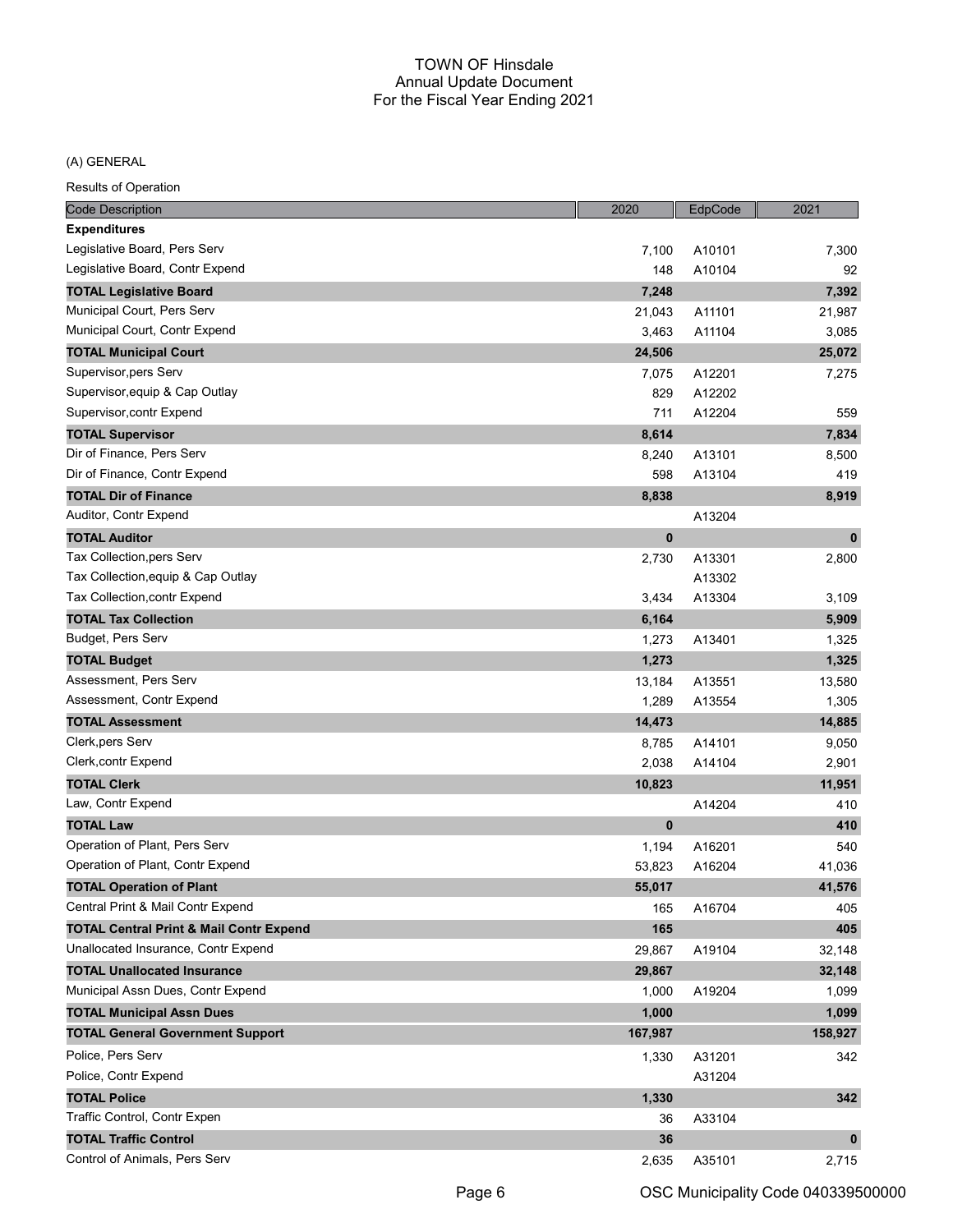(A) GENERAL

| <b>Code Description</b>                           | 2020        | EdpCode | 2021        |
|---------------------------------------------------|-------------|---------|-------------|
| <b>Expenditures</b>                               |             |         |             |
| Control of Animals, Contr Expend                  | 595         | A35104  | 1,295       |
| <b>TOTAL Control of Animals</b>                   | 3,230       |         | 4,010       |
| Safety Inspection, Pers Serv                      | 7,500       | A36201  | 7,700       |
| Safety Inspection, Contr Expend                   | 157         | A36204  | 43          |
| <b>TOTAL Safety Inspection</b>                    | 7,657       |         | 7,743       |
| <b>TOTAL Public Safety</b>                        | 12,253      |         | 12,095      |
| Registrar of Vital Stat Contr Expend              | 694         | A40204  | 832         |
| <b>TOTAL Registrar of Vital Stat Contr Expend</b> | 694         |         | 832         |
| <b>TOTAL Health</b>                               | 694         |         | 832         |
| Street Admin, Pers Serv                           | 43,384      | A50101  | 44,700      |
| Street Admin, Contr Expend                        | 455         | A50104  | 720         |
| <b>TOTAL Street Admin</b>                         | 43,839      |         | 45,420      |
| Street Lighting, Contr Expend                     | 7,459       | A51824  | 10,702      |
| <b>TOTAL Street Lighting</b>                      | 7,459       |         | 10,702      |
| Sidewalks, Equip & Cap Outlay                     |             | A54102  |             |
| Sidewalks, Contr Expend                           | 11,910      | A54104  | 10,150      |
| <b>TOTAL Sidewalks</b>                            | 11,910      |         | 10,150      |
| <b>TOTAL Transportation</b>                       | 63,207      |         | 66,272      |
| Veterans Service, Contr Expend                    | 275         | A65104  | 275         |
| <b>TOTAL Veterans Service</b>                     | 275         |         | 275         |
| Programs For Aging, Contr Expend                  | 875         | A67724  |             |
| <b>TOTAL Programs For Aging</b>                   | 875         |         | $\mathbf 0$ |
| <b>TOTAL Economic Assistance And Opportunity</b>  | 1,150       |         | 275         |
| Parks, Contr Expend                               | 1,086       | A71104  | 2,439       |
| <b>TOTAL Parks</b>                                | 1,086       |         | 2,439       |
| Playgr & Rec Centers, Pers Serv                   | 750         | A71401  | 2,261       |
| Playgr & Rec Centers, Equip & Cap Outlay          |             | A71402  |             |
| Playgr & Rec Centers, Contr Expend                | 2,144       | A71404  | 2,569       |
| <b>TOTAL Playgr &amp; Rec Centers</b>             | 2,894       |         | 4,831       |
| Band Concerts, Contr Expend                       | 250         | A72704  | 75          |
| <b>TOTAL Band Concerts</b>                        | 250         |         | 75          |
| Historian, Pers Serv                              | 530         | A75101  | 550         |
| Historian, Contr Expend                           | 500         | A75104  | 500         |
| <b>TOTAL Historian</b>                            | 1,030       |         | 1,050       |
| Celebrations, Contr Expend                        |             | A75504  | 730         |
| <b>TOTAL Celebrations</b>                         | $\bf{0}$    |         | 730         |
| <b>TOTAL Culture And Recreation</b>               | 5,260       |         | 9,124       |
| Planning, Contr Expend                            |             | A80204  |             |
| <b>TOTAL Planning</b>                             | $\mathbf 0$ |         | $\mathbf 0$ |
| Environmental Control, Contr Expend               |             | A80904  | 2,849       |
| <b>TOTAL Environmental Control</b>                | $\bf{0}$    |         | 2,849       |
| Shade Tree, Contr Expend                          |             | A85604  |             |
| <b>TOTAL Shade Tree</b>                           | $\bf{0}$    |         | $\mathbf 0$ |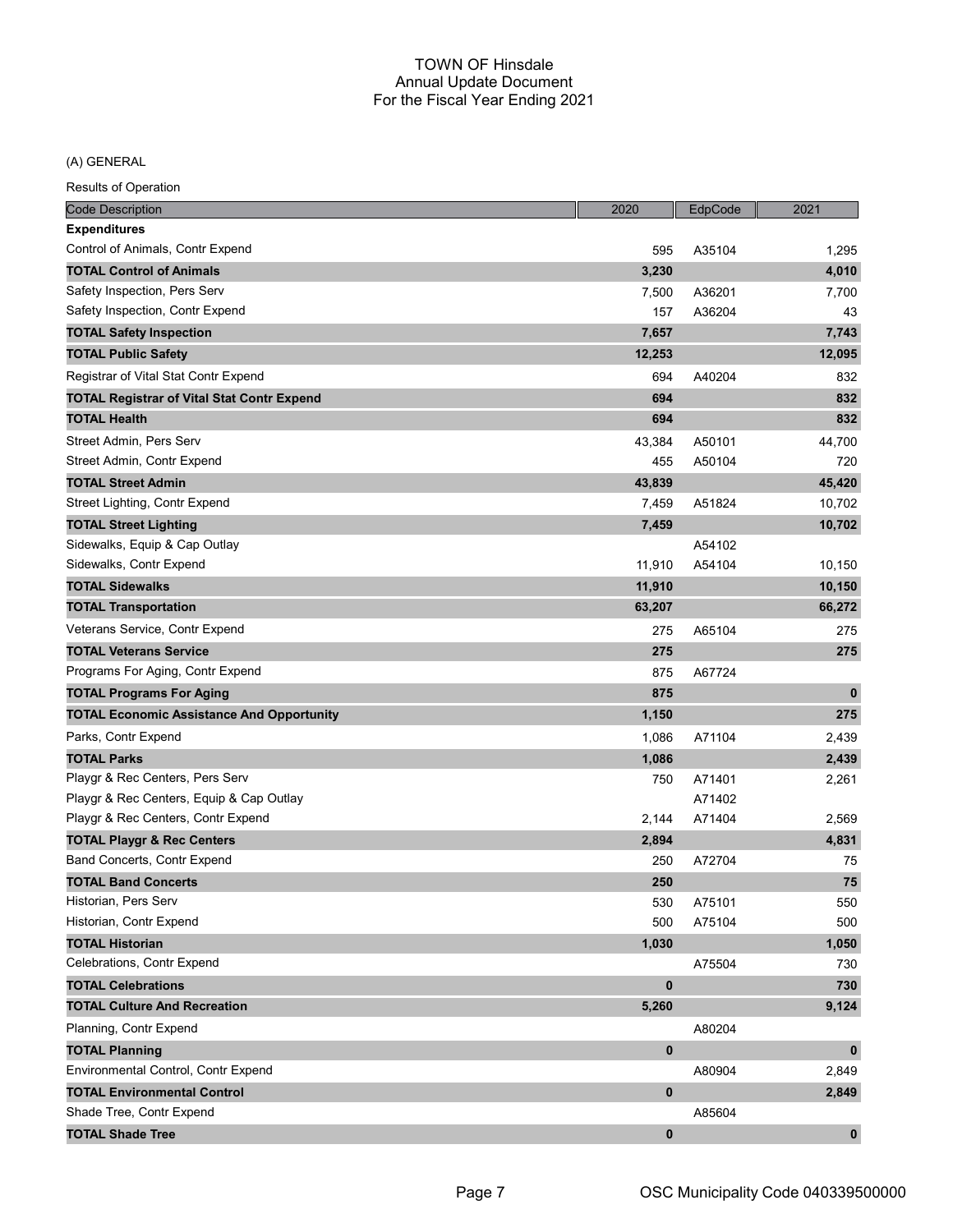#### (A) GENERAL

| <b>Code Description</b>                                                                  | 2020         | EdpCode | 2021         |
|------------------------------------------------------------------------------------------|--------------|---------|--------------|
| <b>Expenditures</b>                                                                      |              |         |              |
| Cemetery, Contr Expend                                                                   | 200          | A88104  | 750          |
| <b>TOTAL Cemetery</b>                                                                    | 200          |         | 750          |
| <b>TOTAL Home And Community Services</b>                                                 | 200          |         | 3,599        |
| <b>State Retirement System</b>                                                           | 7,478        | A90108  | 9,266        |
| Social Security, Employer Cont                                                           | 9,916        | A90308  | 10,245       |
| Worker's Compensation, Empl Bnfts                                                        | 14.440       | A90408  | 14,399       |
| Unemployment Insurance, Empl Bnfts                                                       | 233          | A90508  | 899          |
| Hospital & Medical (dental) Ins, Empl Bnft                                               | 1,750        | A90608  | 1,750        |
| <b>TOTAL Employee Benefits</b>                                                           | 33,817       |         | 36,560       |
| Debt Principal, Installment Bonds                                                        | 7,000        | A97206  |              |
| <b>TOTAL Debt Principal</b>                                                              | 7,000        |         | $\mathbf{0}$ |
| Debt Interest, Installment Bonds                                                         | 210          | A97207  |              |
| <b>TOTAL Debt Interest</b>                                                               | 210          |         | $\mathbf{0}$ |
| <b>TOTAL Expenditures</b>                                                                | 291,778      |         | 287,684      |
| <b>Transfers. Other Funds</b><br>Additional Description ARPA Fund Transfer to Water Fund |              | A99019  | 3,175        |
| Transfers, Capital Projects Fund                                                         |              | A99509  |              |
| <b>TOTAL Operating Transfers</b>                                                         | $\bf{0}$     |         | 3,175        |
| <b>TOTAL Other Uses</b>                                                                  | $\mathbf{0}$ |         | 3,175        |
| <b>TOTAL Detail Expenditures And Other Uses</b>                                          | 291,778      |         | 290,859      |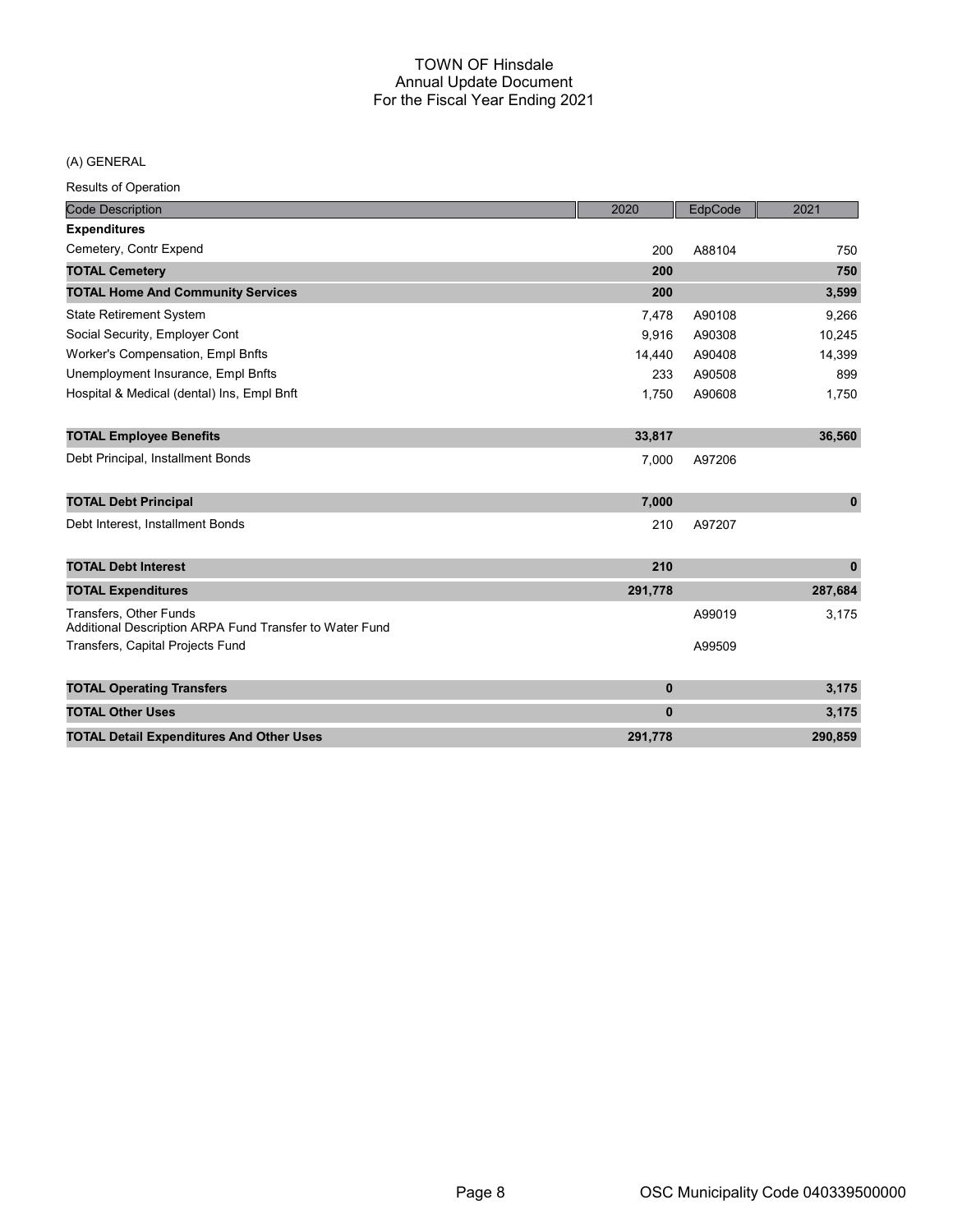(A) GENERAL

Analysis of Changes in Fund Balance

| <b>Code Description</b>                    | 2020    | EdpCode | 2021    |
|--------------------------------------------|---------|---------|---------|
| Analysis of Changes in Fund Balance        |         |         |         |
| <b>Fund Balance - Beginning of Year</b>    | 463.335 | A8021   | 749,719 |
| <b>Restated Fund Balance - Beg of Year</b> | 463.335 | A8022   | 749.719 |
| ADD - REVENUES AND OTHER SOURCES           | 578.162 |         | 428.413 |
| DEDUCT - EXPENDITURES AND OTHER USES       | 291.778 |         | 290.859 |
| <b>Fund Balance - End of Year</b>          | 749.719 | A8029   | 887,273 |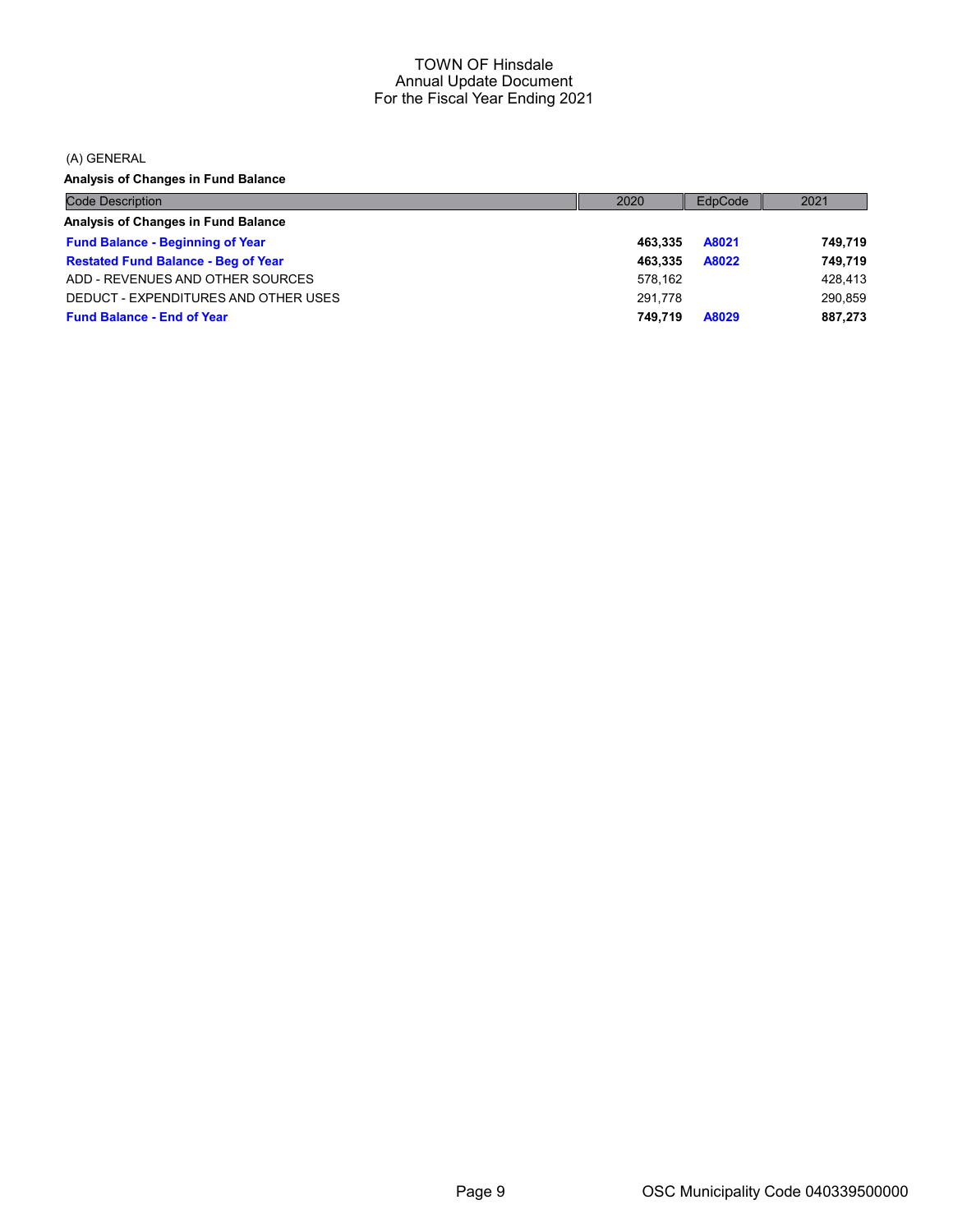### (A) GENERAL

Budget Summary

| <b>Code Description</b>                           | 2021    | EdpCode | 2022    |
|---------------------------------------------------|---------|---------|---------|
| <b>Estimated Revenues</b>                         |         |         |         |
| Est Rev - Real Property Taxes                     | 71,402  | A1049N  | 72,800  |
| Est Rev - Real Property Tax Items                 | 7.041   | A1099N  | 7,929   |
| Est Rev - Non Property Tax Items                  | 179,000 | A1199N  | 191,000 |
| Est Rev - Departmental Income                     | 1,000   | A1299N  | 1,255   |
| Est Rev - Use of Money And Property               | 850     | A2499N  | 850     |
| Est Rev - Licenses And Permits                    | 4,830   | A2599N  | 5,520   |
| Est Rev - Fines And Forfeitures                   | 27,000  | A2649N  | 35,000  |
| Est Rev - State Aid                               | 28,500  | A3099N  | 28,500  |
| <b>TOTAL Estimated Revenues</b>                   | 319,623 |         | 342,854 |
| Appropriated Fund Balance                         | 39,194  | A599N   | 180,126 |
| <b>TOTAL Estimated Other Sources</b>              | 39,194  |         | 180,126 |
| <b>TOTAL Estimated Revenues And Other Sources</b> | 358,817 |         | 522.980 |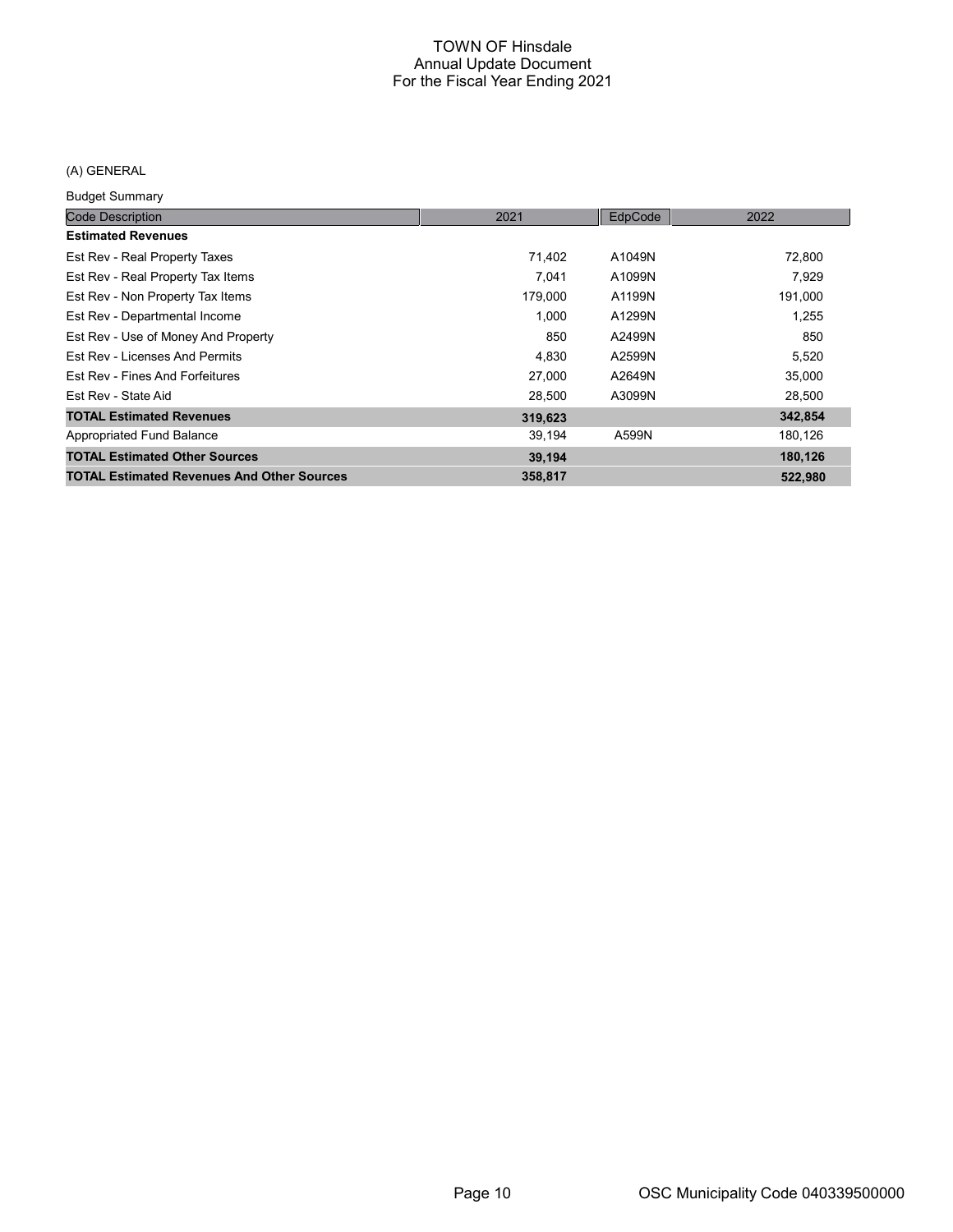(A) GENERAL

Budget Summary

| <b>Code Description</b>                    | 2021     | EdpCode | 2022    |
|--------------------------------------------|----------|---------|---------|
| <b>Appropriations</b>                      |          |         |         |
| App - General Government Support           | 208.683  | A1999N  | 225,866 |
| App - Public Safety                        | 18,015   | A3999N  | 18,675  |
| App - Health                               | 500      | A4999N  | 600     |
| App - Transportation                       | 71,200   | A5999N  | 72,280  |
| App - Economic Assistance And Opportunity  | 3,400    | A6999N  | 4,275   |
| App - Culture And Recreation               | 16,600   | A7999N  | 13,776  |
| App - Home And Community Services          | 4,450    | A8999N  | 4,750   |
| App - Employee Benefits                    | 35,969   | A9199N  | 38,758  |
| App - Debt Service                         | 0        | A9899N  | 0       |
| <b>TOTAL Appropriations</b>                | 358,817  |         | 378,980 |
| App - Interfund Transfer                   |          | A9999N  | 144,000 |
| <b>TOTAL Other Uses</b>                    | $\bf{0}$ |         | 144,000 |
| <b>TOTAL Appropriations And Other Uses</b> | 358,817  |         | 522.980 |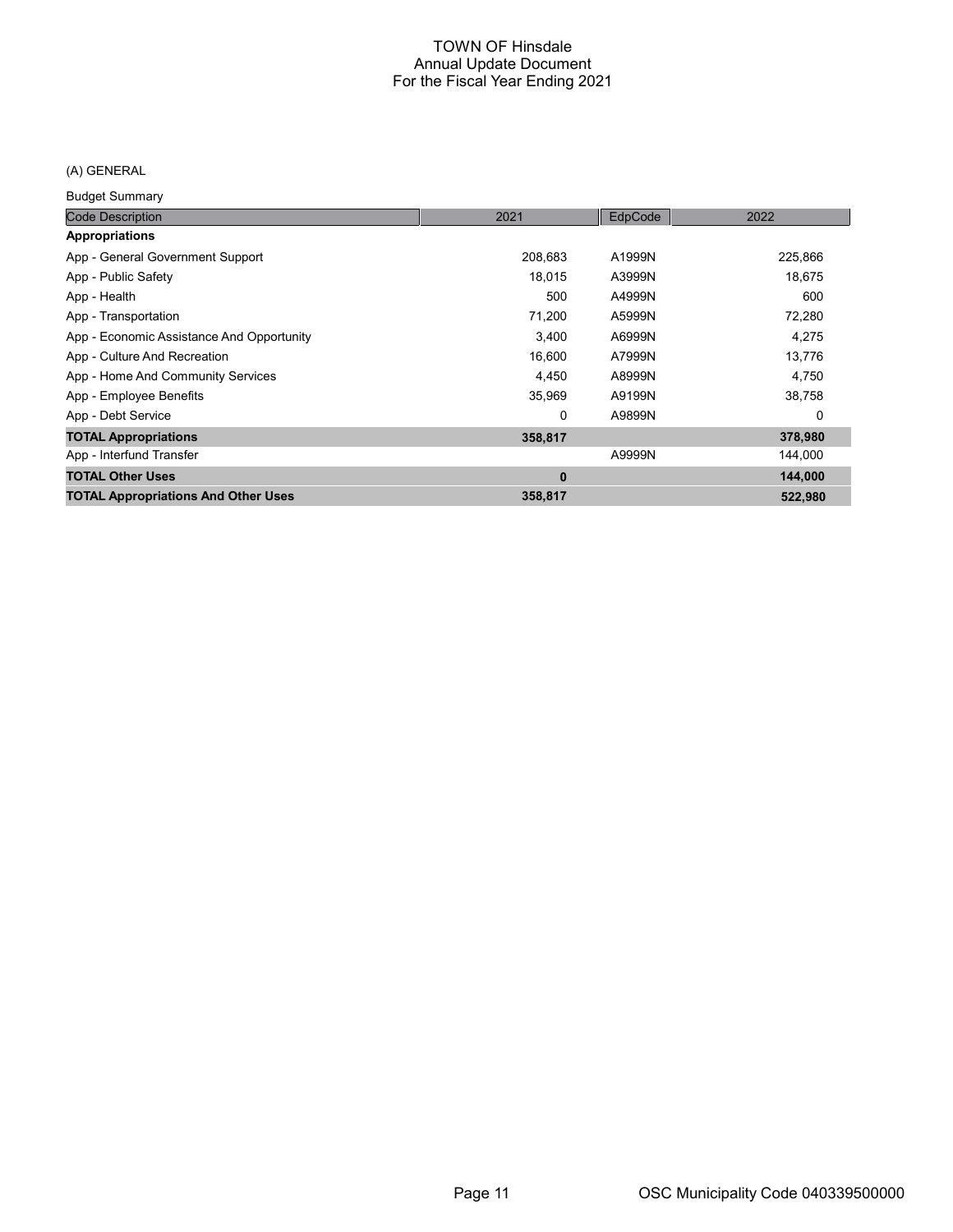| <b>Balance Sheet</b>                                   |         |         |              |
|--------------------------------------------------------|---------|---------|--------------|
| <b>Code Description</b>                                | 2020    | EdpCode | 2021         |
| <b>Assets</b>                                          |         |         |              |
| Cash                                                   | 352.284 | DA200   | 489,394      |
| <b>TOTAL Cash</b>                                      | 352,284 |         | 489,394      |
| Due From Other Funds                                   |         | DA391   |              |
| <b>TOTAL Due From Other Funds</b>                      | 0       |         | $\mathbf{0}$ |
| <b>TOTAL Assets and Deferred Outflows of Resources</b> | 352,284 |         | 489,394      |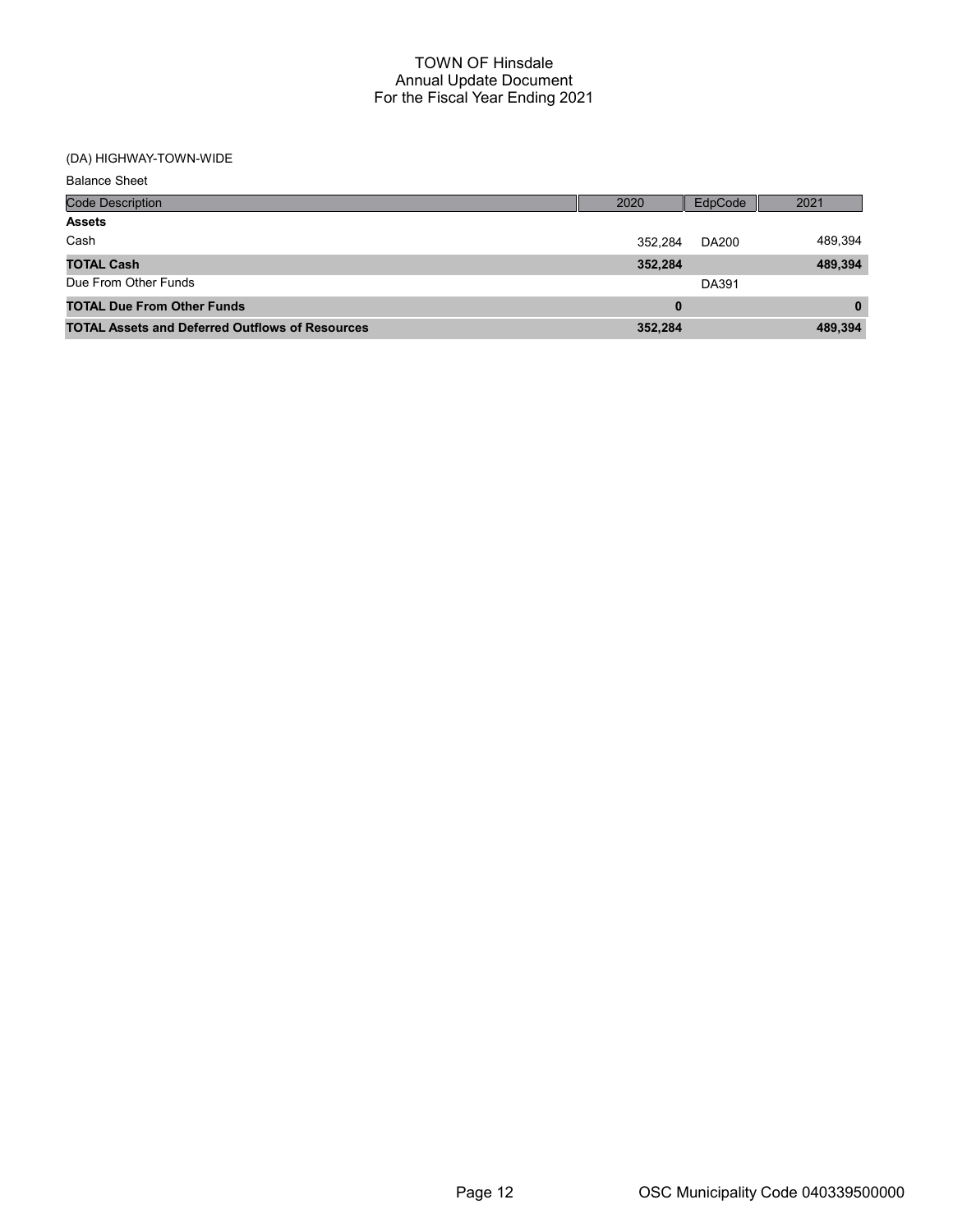| <b>Balance Sheet</b>                                                                              |                   |                       |                    |
|---------------------------------------------------------------------------------------------------|-------------------|-----------------------|--------------------|
| <b>Code Description</b>                                                                           | 2020              | EdpCode               | 2021               |
| <b>Accounts Payable</b>                                                                           |                   | DA600                 |                    |
| <b>TOTAL Accounts Payable</b>                                                                     | $\bf{0}$          |                       |                    |
| Due To Other Funds<br>Additional Description AIM Payment to GenerAl Fund                          |                   | DA630                 | 16,396             |
| <b>TOTAL Due To Other Funds</b>                                                                   | $\bf{0}$          |                       | 16,396             |
| <b>TOTAL Liabilities</b>                                                                          | $\bf{0}$          |                       | 16,396             |
| <b>Fund Balance</b><br>Assigned Appropriated Fund Balance<br>Assigned Unappropriated Fund Balance | 91.942<br>260.342 | <b>DA914</b><br>DA915 | 162,094<br>310,904 |
| <b>TOTAL Assigned Fund Balance</b>                                                                | 352.284           |                       | 472,998            |
| <b>TOTAL Fund Balance</b>                                                                         | 352,284           |                       | 472,998            |
| <b>TOTAL Liabilities, Deferred Inflows And Fund Balance</b>                                       | 352,284           |                       | 489,394            |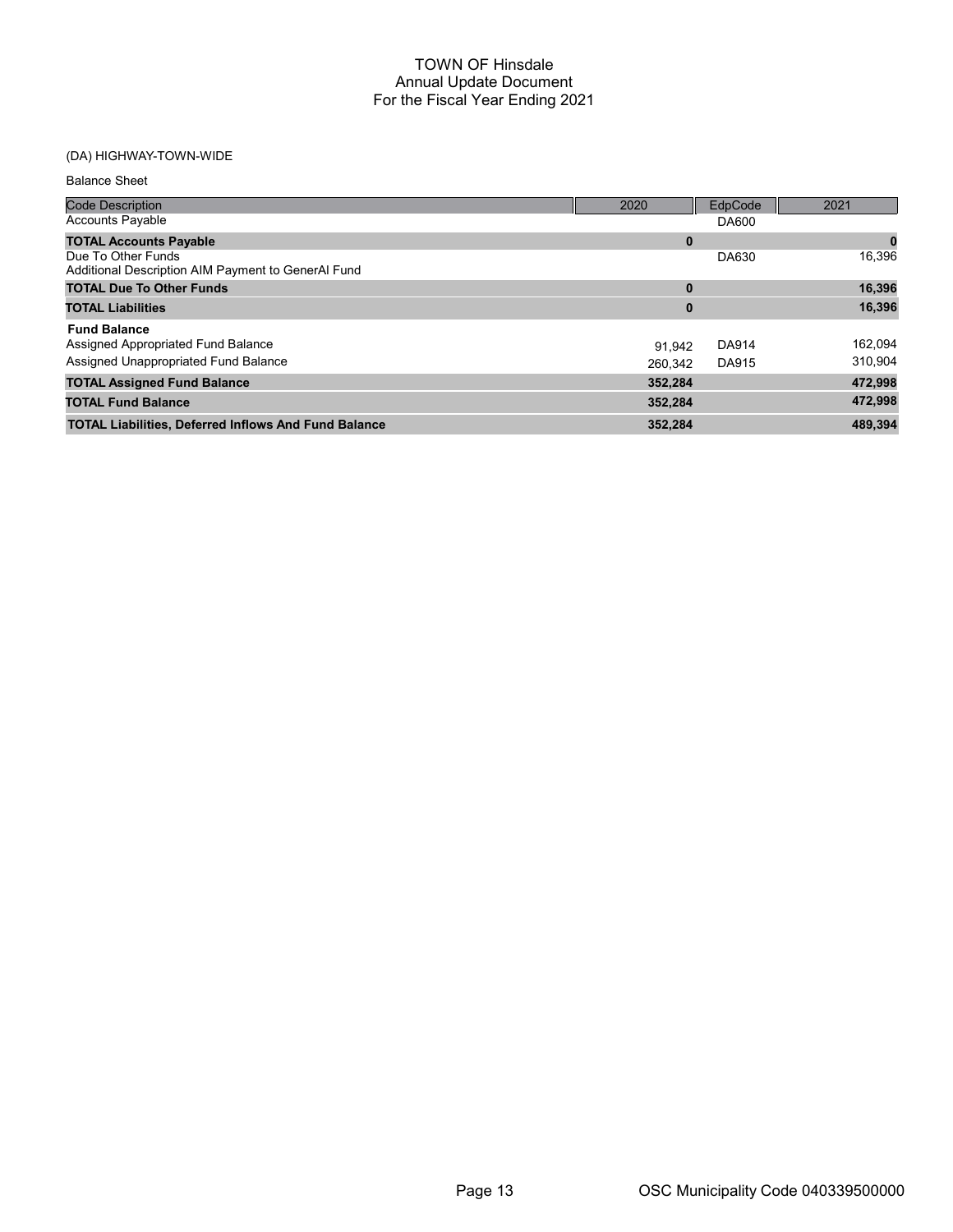|  | <b>Results of Operation</b> |
|--|-----------------------------|
|--|-----------------------------|

| <b>Code Description</b>                                                          | 2020         | EdpCode | 2021      |
|----------------------------------------------------------------------------------|--------------|---------|-----------|
| <b>Revenues</b>                                                                  |              |         |           |
| <b>Real Property Taxes</b>                                                       | 512,450      | DA1001  | 522,195   |
| <b>TOTAL Real Property Taxes</b>                                                 | 512,450      |         | 522,195   |
| Sales Tax (from County)                                                          | 180.000      | DA1120  | 240,000   |
| <b>TOTAL Non Property Tax Items</b>                                              | 180,000      |         | 240,000   |
| Interest And Earnings                                                            | 684          | DA2401  | 549       |
| <b>TOTAL Use of Money And Property</b>                                           | 684          |         | 549       |
| Sales of Scrap & Excess Materials                                                | 379          | DA2650  | 4,018     |
| Sales, Other                                                                     | 1,718        | DA2655  | 2,892     |
| Sales of Equipment                                                               | 18,140       | DA2665  | 12,070    |
| Insurance Recoveries<br>Additional Description Damage to 2018 dump truck         |              | DA2680  | 768       |
| <b>TOTAL Sale of Property And Compensation For Loss</b>                          | 20,237       |         | 19,748    |
| Unclassified (specify)<br>Additional Description Rembursement for highway damage |              | DA2770  | 2,500     |
| <b>TOTAL Miscellaneous Local Sources</b>                                         | $\mathbf{0}$ |         | 2,500     |
| St Aid, Consolidated Highway Aid                                                 | 173,207      | DA3501  | 275,266   |
| St Aid, Other Transportation                                                     | 1,167        | DA3589  | 12,487    |
| St Aid, Highway Cap Projects                                                     | 131,540      | DA3591  |           |
| <b>TOTAL State Aid</b>                                                           | 305,914      |         | 287,753   |
| <b>TOTAL Revenues</b>                                                            | 1,019,285    |         | 1,072,746 |
| <b>TOTAL Detail Revenues And Other Sources</b>                                   | 1,019,285    |         | 1,072,746 |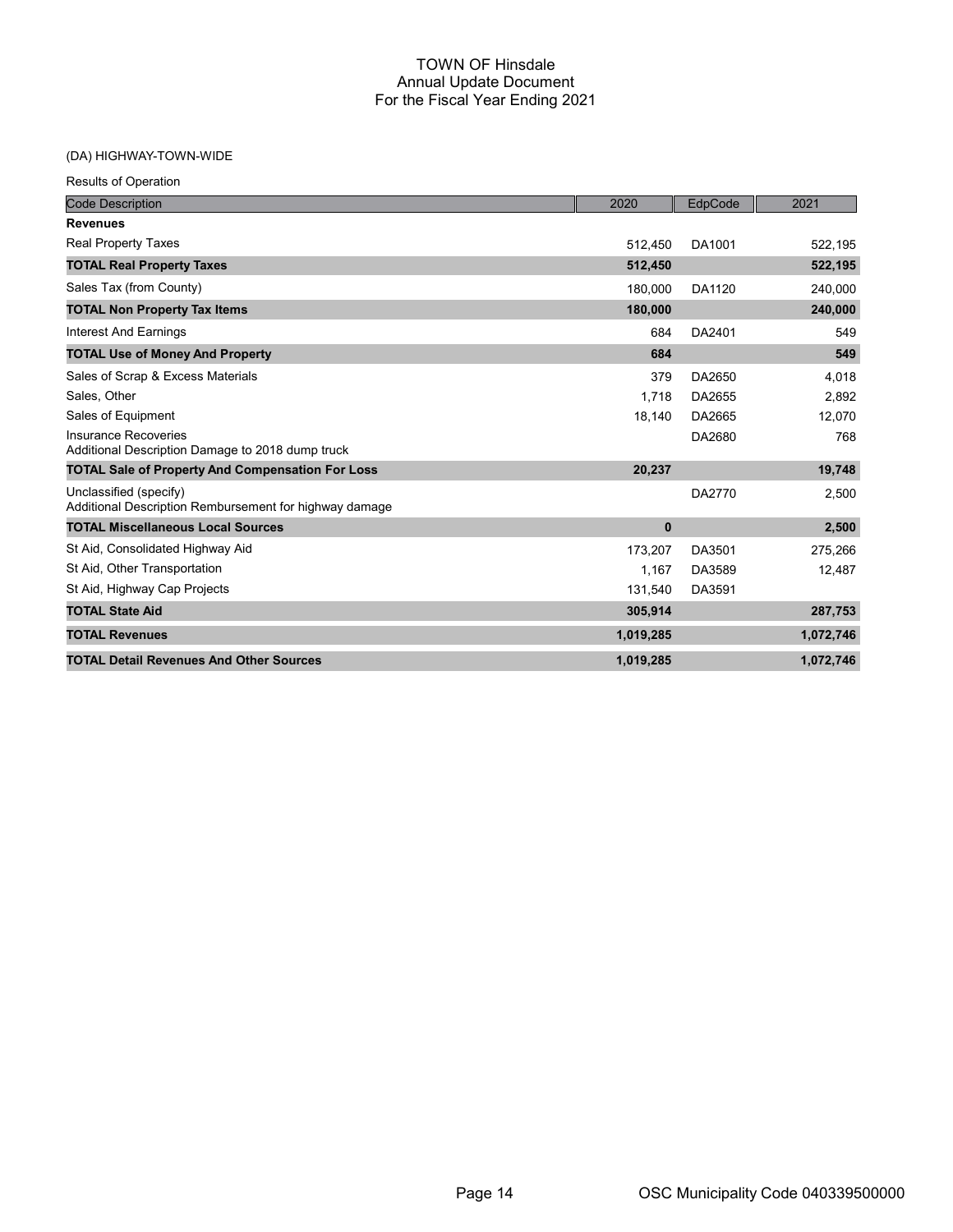### (DA) HIGHWAY-TOWN-WIDE

| <b>Code Description</b>                         | 2020        | EdpCode | 2021         |
|-------------------------------------------------|-------------|---------|--------------|
| <b>Expenditures</b>                             |             |         |              |
| Maint of Streets, Pers Serv                     | 136,048     | DA51101 | 133,686      |
| Maint of Streets, Contr Expend                  | 150,231     | DA51104 | 149,821      |
| <b>TOTAL Maint of Streets</b>                   | 286,279     |         | 283,507      |
| Perm Improve Highway, Equip & Cap Outlay        | 173,207     | DA51122 | 215,152      |
| Perm Improve Highway, Contr Expend              |             | DA51124 | 60,115       |
| <b>TOTAL Perm Improve Highway</b>               | 173,207     |         | 275,266      |
| Maint of Bridges, Contr Expend                  | 10,578      | DA51204 | 6,003        |
| <b>TOTAL Maint of Bridges</b>                   | 10,578      |         | 6,003        |
| Machinery, Equip & Cap Outlay                   | 255,543     | DA51302 | 49,511       |
| Machinery, Contr Expend                         | 53,614      | DA51304 | 52,278       |
| <b>TOTAL Machinery</b>                          | 309,157     |         | 101,789      |
| Snow Removal, Pers Serv                         | 111,145     | DA51421 | 100,195      |
| Snow Removal, Contr Expend                      | 44,963      | DA51424 | 46,605       |
| <b>TOTAL Snow Removal</b>                       | 156,108     |         | 146,799      |
| <b>TOTAL Transportation</b>                     | 935,329     |         | 813,365      |
| State Retirement, Empl Bnfts                    | 34,224      | DA90108 | 38,363       |
| Social Security, Empl Bnfts                     | 19,110      | DA90308 | 18,082       |
| Worker's Compensation, Empl Bnfts               | 26,653      | DA90408 | 26,035       |
| Unemployment Insurance, Empl Bnfts              | 282         | DA90508 | 1,364        |
| Hospital & Medical (dental) Ins, Empl Bnft      | 57,749      | DA90608 | 54,823       |
| <b>TOTAL Employee Benefits</b>                  | 138,018     |         | 138,666      |
| Debt Principal, Installment Bonds               |             | DA97206 |              |
| Debt Principal, Install PurcH. Debt             |             | DA97856 |              |
| <b>TOTAL Debt Principal</b>                     | $\mathbf 0$ |         | $\pmb{0}$    |
| Debt Interest, Installment Bonds                |             | DA97207 |              |
| Debt Interest, InstalL. Purch Debt              |             | DA97857 |              |
| <b>TOTAL Debt Interest</b>                      | $\mathbf 0$ |         | $\mathbf{0}$ |
| <b>TOTAL Expenditures</b>                       | 1,073,347   |         | 952,031      |
| <b>TOTAL Detail Expenditures And Other Uses</b> | 1,073,347   |         | 952.031      |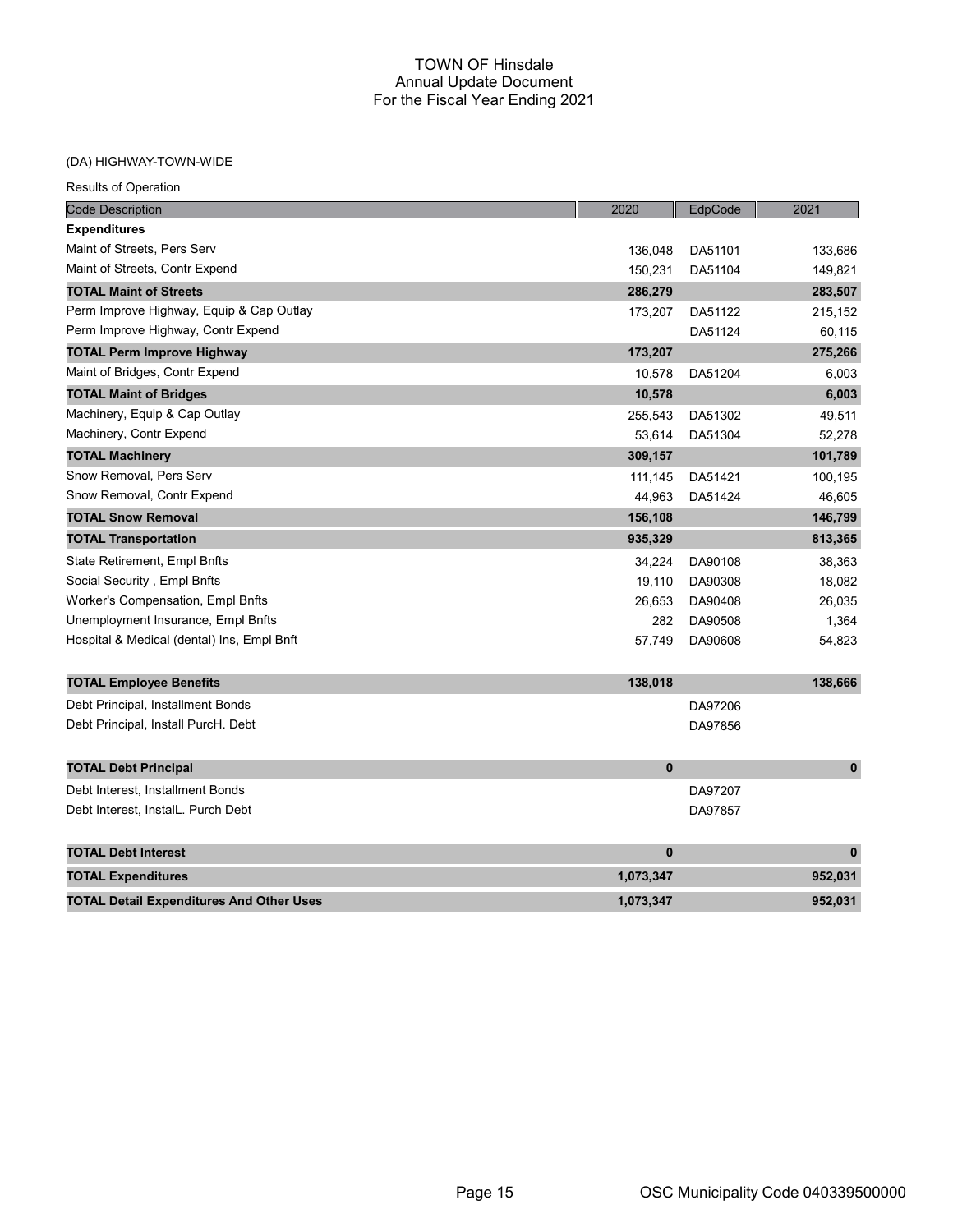#### (DA) HIGHWAY-TOWN-WIDE

# Analysis of Changes in Fund Balance

| <b>Code Description</b>                    | 2020      | EdpCode       | 2021      |
|--------------------------------------------|-----------|---------------|-----------|
| Analysis of Changes in Fund Balance        |           |               |           |
| <b>Fund Balance - Beginning of Year</b>    | 406.346   | <b>DA8021</b> | 352,284   |
| <b>Restated Fund Balance - Beg of Year</b> | 406.346   | <b>DA8022</b> | 352,284   |
| ADD - REVENUES AND OTHER SOURCES           | 1.019.285 |               | 1,072,746 |
| DEDUCT - EXPENDITURES AND OTHER USES       | 1.073.347 |               | 952.031   |
| <b>Fund Balance - End of Year</b>          | 352.284   | <b>DA8029</b> | 472.998   |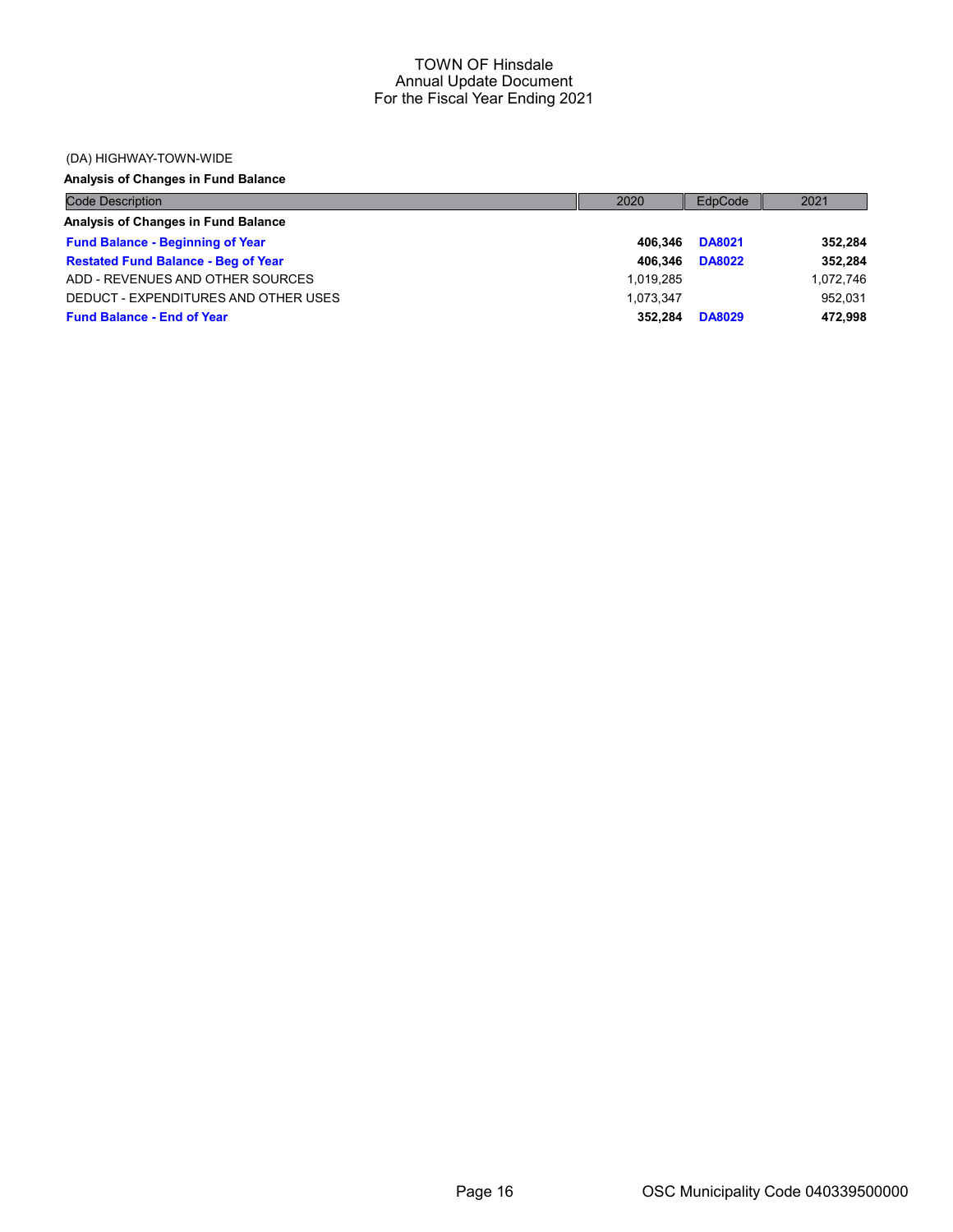| <b>Budget Summary</b>                             |          |                |           |
|---------------------------------------------------|----------|----------------|-----------|
| <b>Code Description</b>                           | 2021     | EdpCode        | 2022      |
| <b>Estimated Revenues</b>                         |          |                |           |
| Est Rev - Real Property Taxes                     | 522,195  | DA1049N        | 532,161   |
| Est Rev - Non Property Tax Items                  | 160,000  | <b>DA1199N</b> | 160,000   |
| Est Rev - Departmental Income                     | 0        | DA1299N        | 0         |
| Est Rev - Use of Money And Property               | 1,000    | DA2499N        | 600       |
| Est Rev - Sale of Prop And Comp For Loss          | 9,000    | DA2699N        | 2,500     |
| Est Rev - Miscellaneous Local Sources             | $\Omega$ | DA2799N        | 0         |
| Est Rev - State Aid                               | 125,000  | DA3099N        | 165,000   |
| <b>TOTAL Estimated Revenues</b>                   | 817,195  |                | 860,261   |
| Estimated - Interfund Transfer                    |          | DA5031N        | 144,000   |
| <b>Obligations Authorized</b>                     | 90,000   | <b>DA530N</b>  | 0         |
| Appropriated Fund Balance                         | 91,942   | <b>DA599N</b>  | 162,094   |
| <b>TOTAL Estimated Other Sources</b>              | 181,942  |                | 306,094   |
| <b>TOTAL Estimated Revenues And Other Sources</b> | 999,137  |                | 1,166,355 |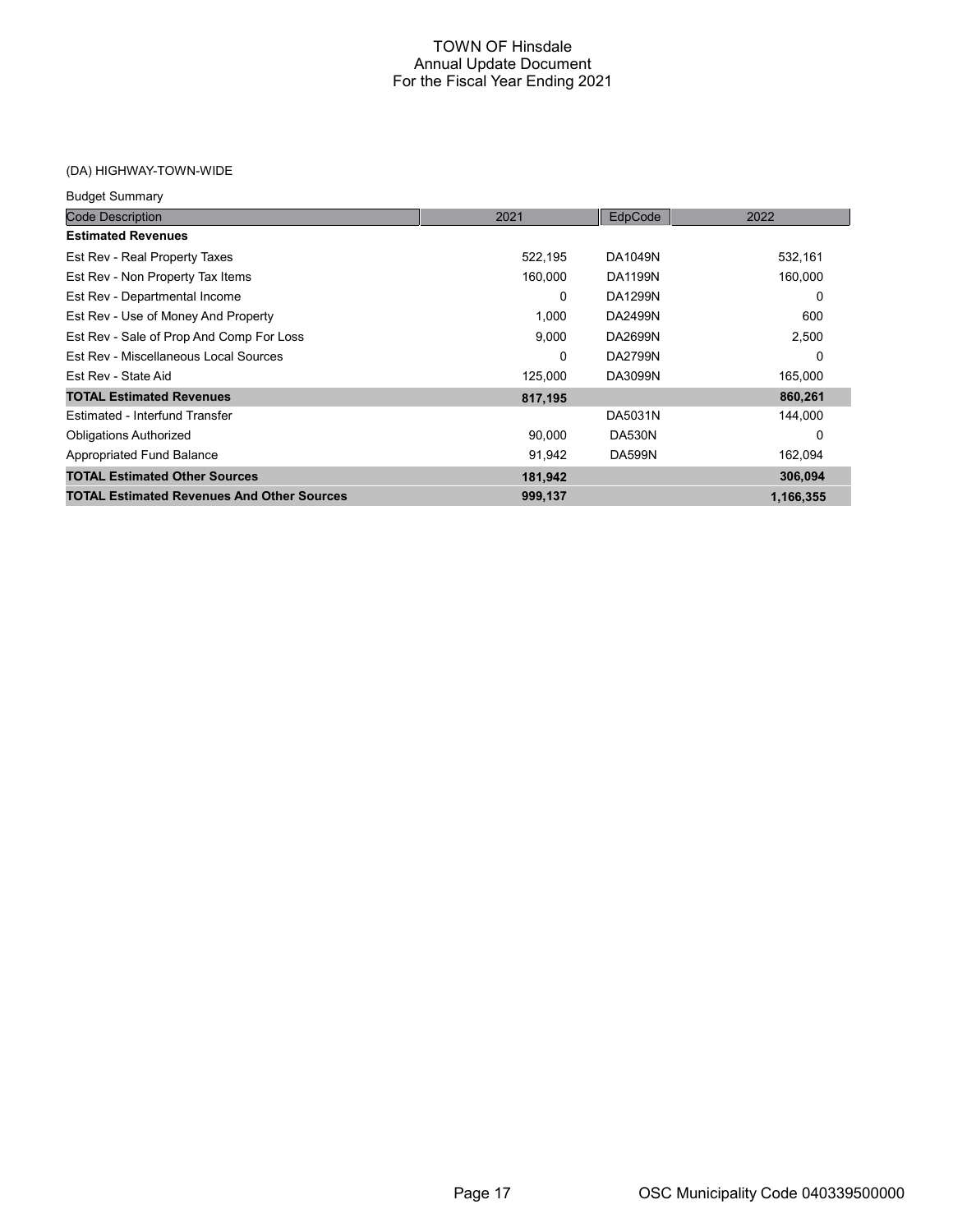| <b>Budget Summary</b>                      |         |                |           |
|--------------------------------------------|---------|----------------|-----------|
| <b>Code Description</b>                    | 2021    | EdpCode        | 2022      |
| <b>Appropriations</b>                      |         |                |           |
| App - Transportation                       | 845.482 | <b>DA5999N</b> | 1,026,975 |
| App - Employee Benefits                    | 153.655 | DA9199N        | 139,380   |
| App - Debt Service                         | 0       | DA9899N        |           |
| <b>TOTAL Appropriations</b>                | 999,137 |                | 1,166,355 |
| <b>TOTAL Appropriations And Other Uses</b> | 999,137 |                | 1,166,355 |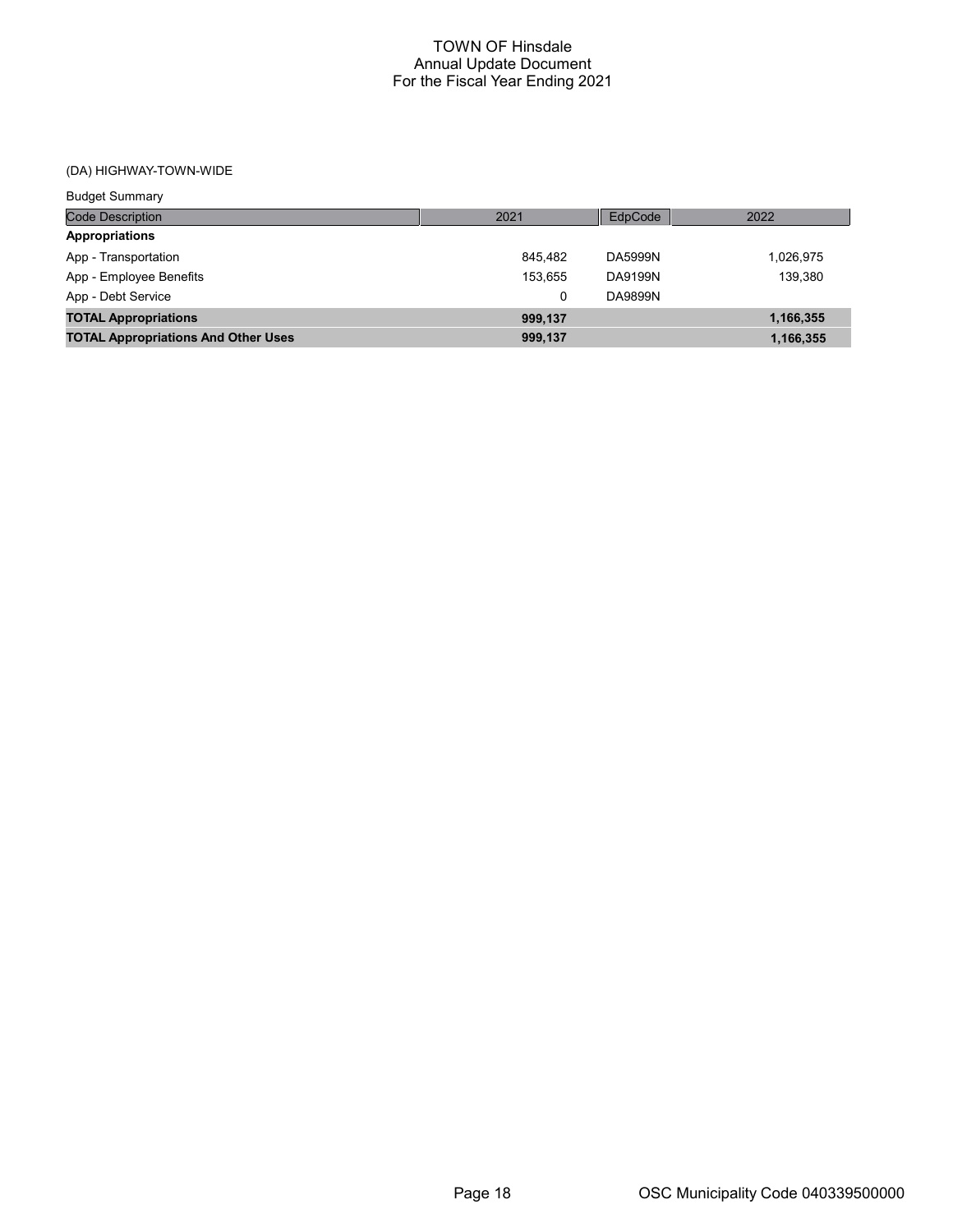(H) CAPITAL PROJECTS

| <b>Balance Sheet</b>                                   |      |                  |      |
|--------------------------------------------------------|------|------------------|------|
| <b>Code Description</b>                                | 2020 | EdpCode          | 2021 |
| <b>Assets</b>                                          |      |                  |      |
| Cash                                                   |      | H <sub>200</sub> |      |
| <b>TOTAL Cash</b>                                      |      |                  |      |
| <b>TOTAL Assets and Deferred Outflows of Resources</b> |      |                  |      |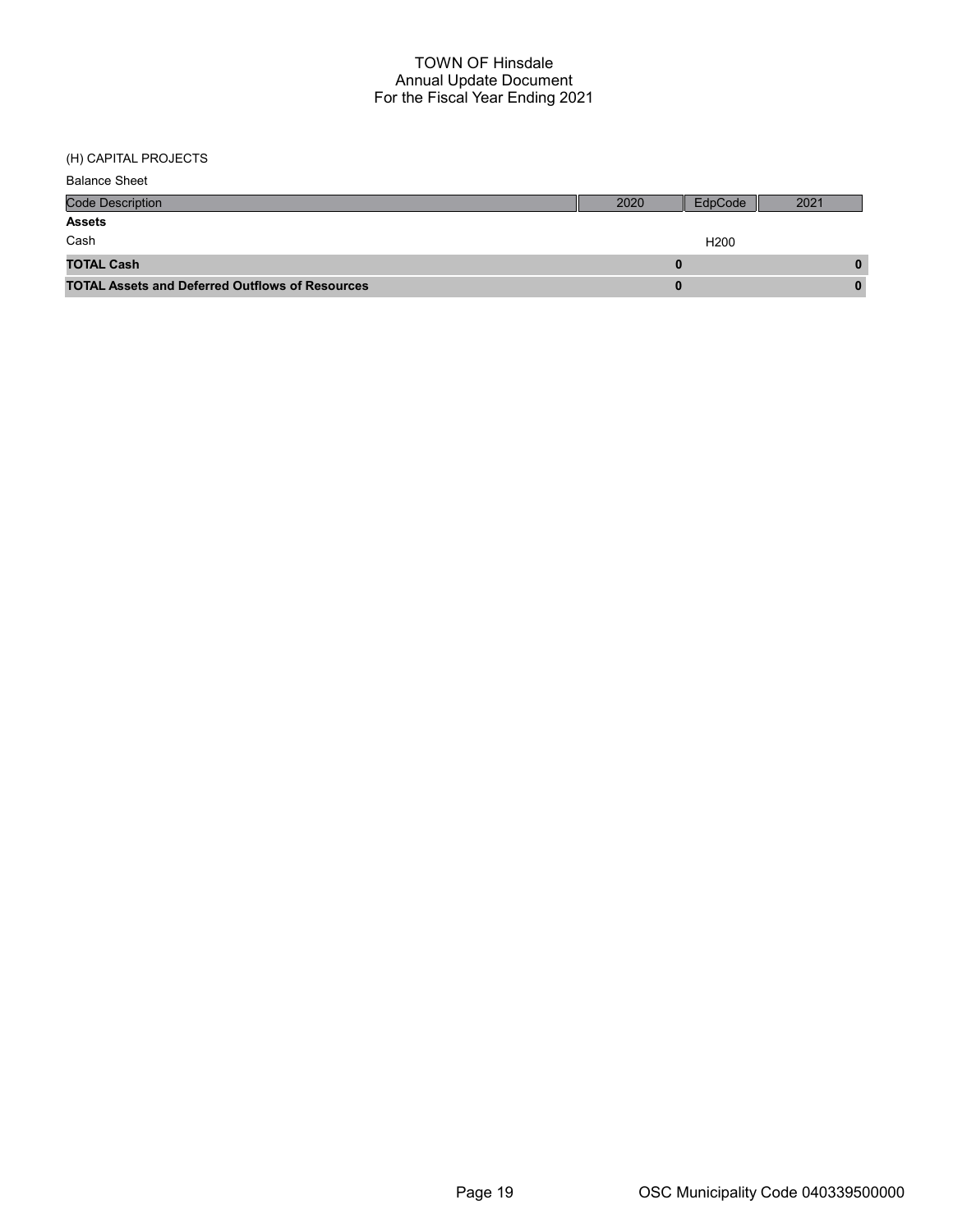#### (H) CAPITAL PROJECTS

| <b>Balance Sheet</b>                                        |      |         |      |
|-------------------------------------------------------------|------|---------|------|
| <b>Code Description</b>                                     | 2020 | EdpCode | 2021 |
| <b>Fund Balance</b><br><b>Capital Reserve</b>               |      | H878    |      |
| <b>TOTAL Restricted Fund Balance</b>                        | 0    |         |      |
| Assigned Appropriated Fund Balance                          |      | H914    |      |
| <b>TOTAL Assigned Fund Balance</b>                          | 0    |         |      |
| <b>TOTAL Fund Balance</b>                                   | 0    |         |      |
| <b>TOTAL Liabilities, Deferred Inflows And Fund Balance</b> | 0    |         |      |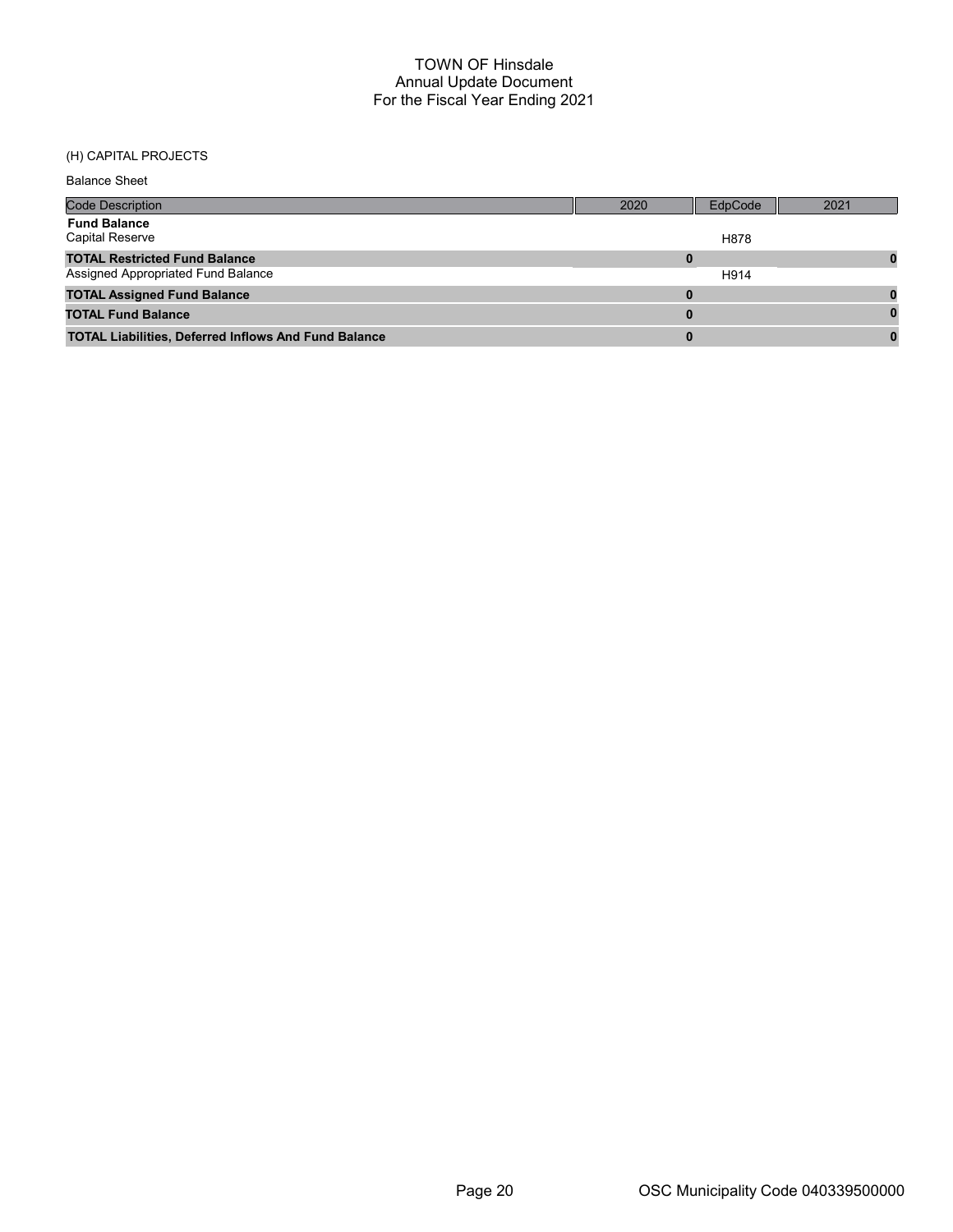### (H) CAPITAL PROJECTS

| <b>Code Description</b>                                 | 2020     | EdpCode           | 2021         |
|---------------------------------------------------------|----------|-------------------|--------------|
| <b>Revenues</b>                                         |          |                   |              |
| Insurance Recoveries                                    | 210.941  | H2680             |              |
| <b>TOTAL Sale of Property And Compensation For Loss</b> | 210,941  |                   | $\bf{0}$     |
| Unclassified (specify)                                  |          | H <sub>2770</sub> |              |
| <b>TOTAL Miscellaneous Local Sources</b>                | $\bf{0}$ |                   | 0            |
| <b>TOTAL Revenues</b>                                   | 210,941  |                   | $\mathbf{0}$ |
| Interfund Transfers                                     |          | H5031             |              |
| <b>TOTAL Interfund Transfers</b>                        | $\bf{0}$ |                   | $\bf{0}$     |
| <b>TOTAL Other Sources</b>                              | $\bf{0}$ |                   | $\bf{0}$     |
| <b>TOTAL Detail Revenues And Other Sources</b>          | 210,941  |                   | $\bf{0}$     |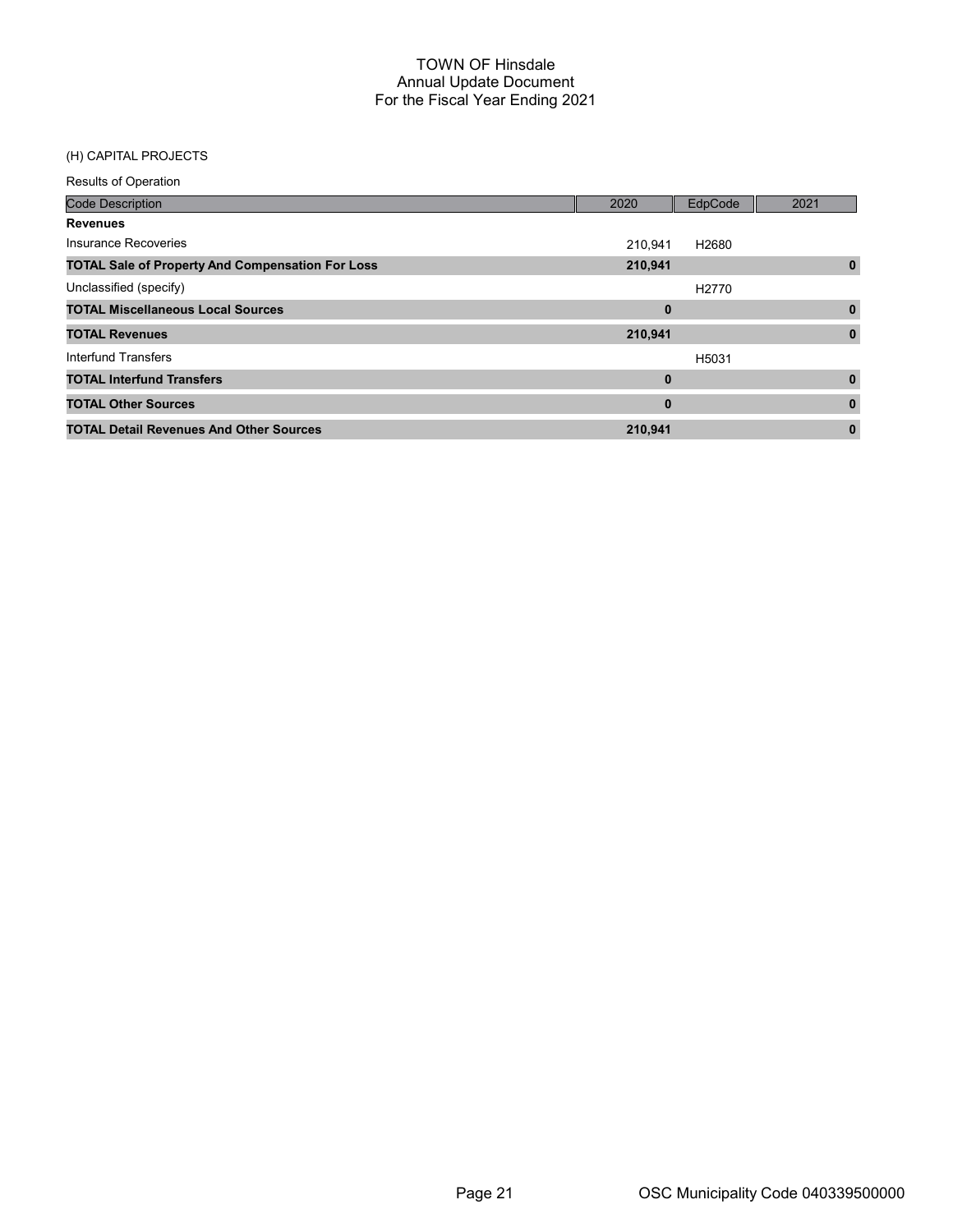#### (H) CAPITAL PROJECTS

| <b>Code Description</b>                         | 2020     | EdpCode | 2021         |
|-------------------------------------------------|----------|---------|--------------|
| <b>Expenditures</b>                             |          |         |              |
| Engineer, Equip & Cap Outlay                    |          | H14402  |              |
| <b>TOTAL Engineer</b>                           | $\bf{0}$ |         | $\mathbf 0$  |
| Operation of Plant, Equip & Cap Outlay          | 71,798   | H16202  |              |
| <b>TOTAL Operation of Plant</b>                 | 71,798   |         | $\mathbf{0}$ |
| Central Garage, Equip & Cap Outlay              | 7,229    | H16402  |              |
| <b>TOTAL Central Garage</b>                     | 7,229    |         | $\mathbf{0}$ |
| <b>TOTAL General Government Support</b>         | 79,027   |         | $\mathbf{0}$ |
| <b>TOTAL Expenditures</b>                       | 79,027   |         | $\mathbf 0$  |
| Transfers, Other Funds                          | 171,314  | H99019  |              |
| <b>TOTAL Operating Transfers</b>                | 171,314  |         | $\mathbf{0}$ |
| <b>TOTAL Other Uses</b>                         | 171,314  |         | $\bf{0}$     |
| <b>TOTAL Detail Expenditures And Other Uses</b> | 250,341  |         | $\pmb{0}$    |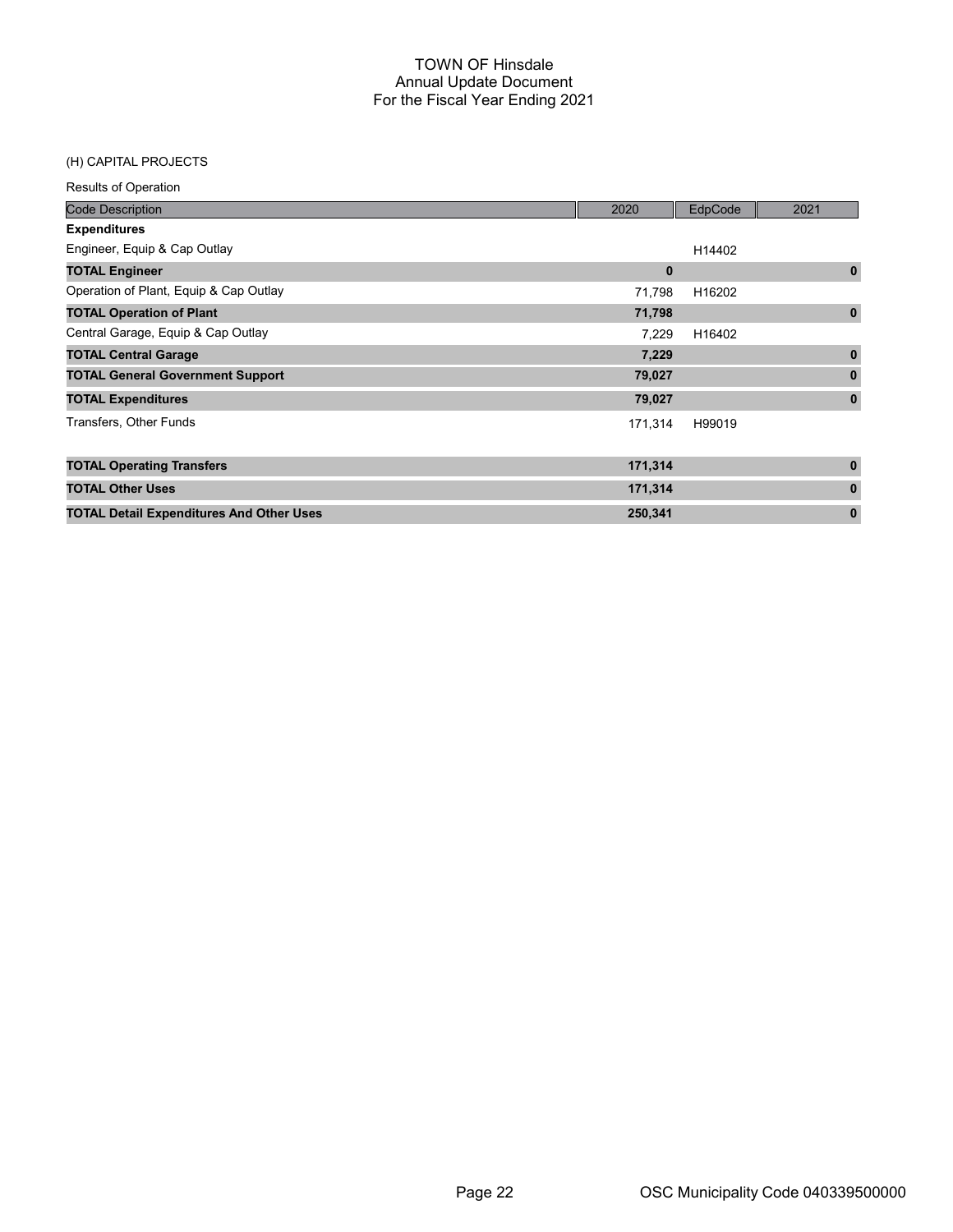#### (H) CAPITAL PROJECTS

# Analysis of Changes in Fund Balance

| <b>Code Description</b>                    | 2020    | EdpCode | 2021 |
|--------------------------------------------|---------|---------|------|
| Analysis of Changes in Fund Balance        |         |         |      |
| <b>Fund Balance - Beginning of Year</b>    | 39.400  | H8021   |      |
| <b>Restated Fund Balance - Beg of Year</b> | 39.400  | H8022   |      |
| ADD - REVENUES AND OTHER SOURCES           | 210.941 |         |      |
| DEDUCT - EXPENDITURES AND OTHER USES       | 250.341 |         |      |
| <b>Fund Balance - End of Year</b>          |         | H8029   |      |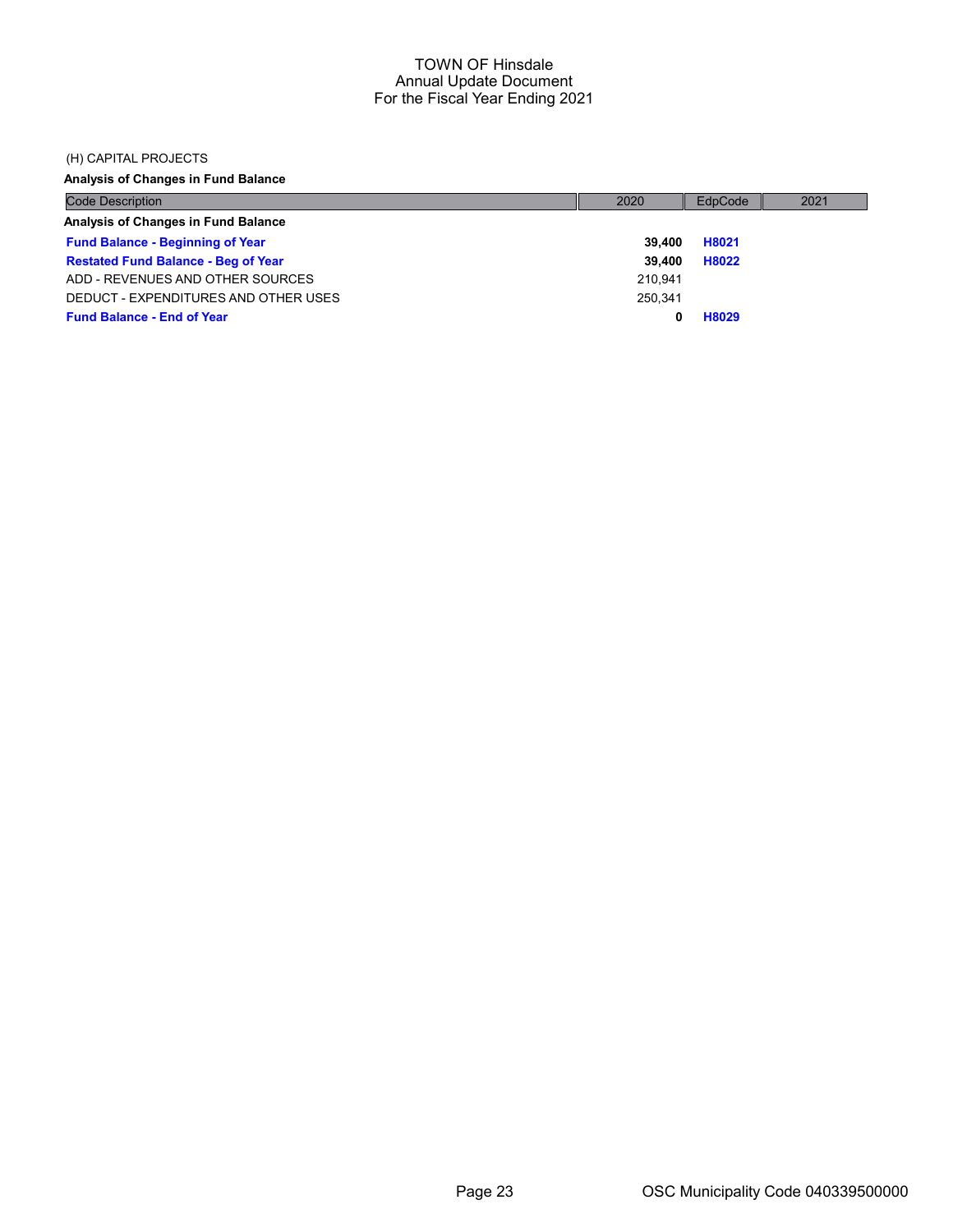Balance Sheet

Code Description 2020 EdpCode 2021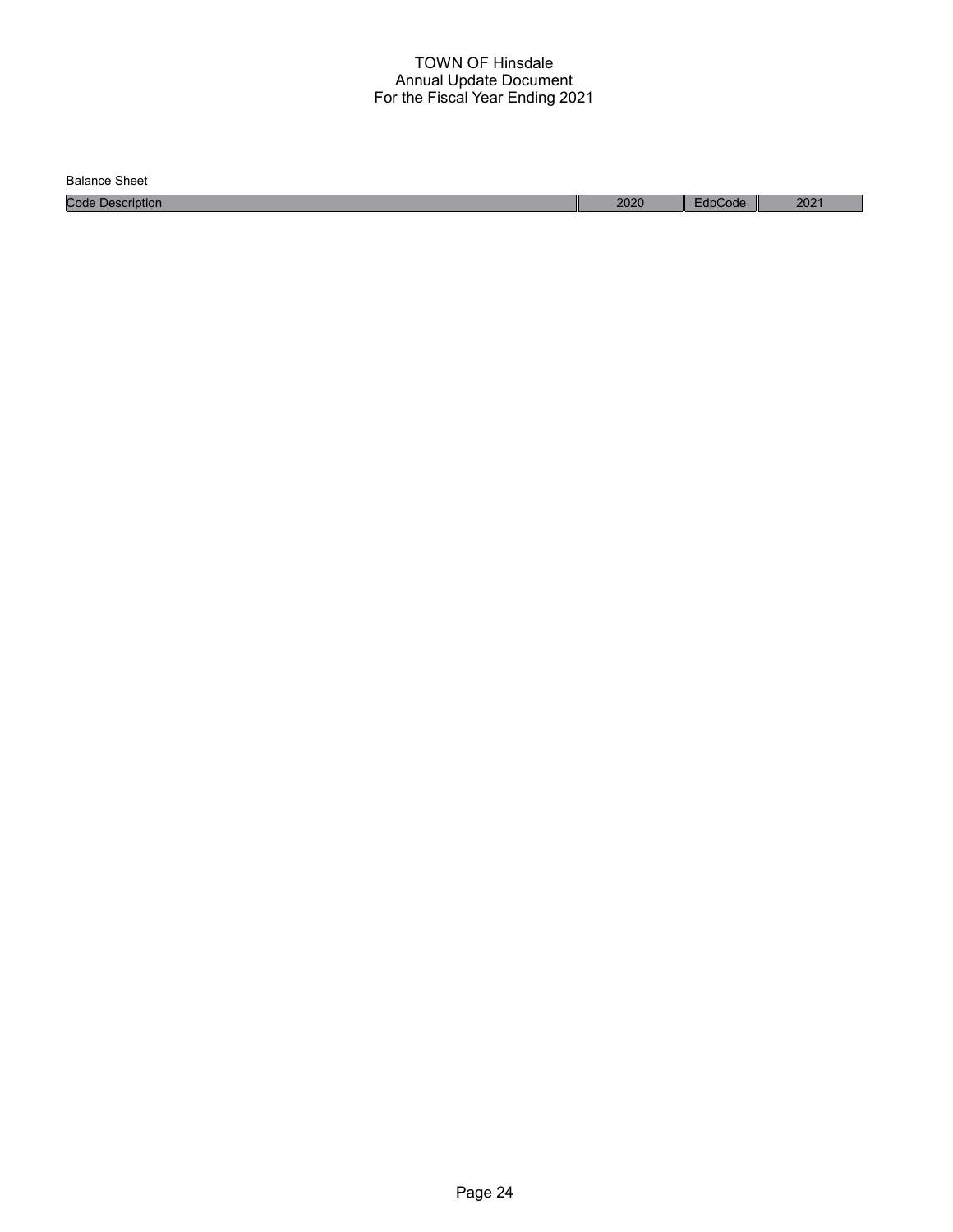| Balance<br>Sheet    |      |     |                           |
|---------------------|------|-----|---------------------------|
| Code<br>Description | 2020 | ode | 202 <sup>1</sup><br>ZUZ I |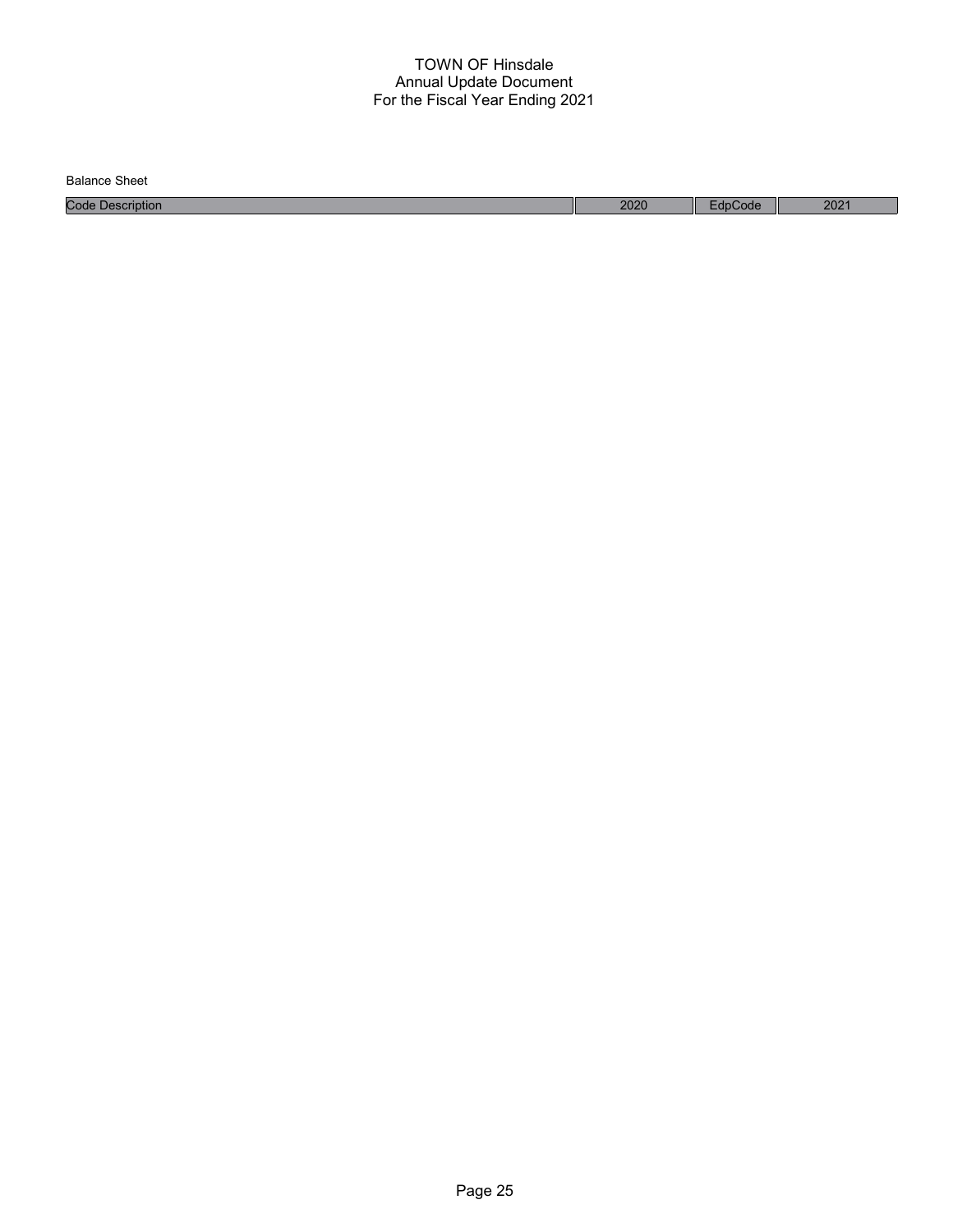### (SW) WATER

Balance Sheet

| <b>Code Description</b>                                | 2020   | EdpCode | 2021   |
|--------------------------------------------------------|--------|---------|--------|
| <b>Assets</b>                                          |        |         |        |
| Cash                                                   | 54.846 | SW200   | 54,237 |
| <b>TOTAL Cash</b>                                      | 54,846 |         | 54,237 |
| Water Rents Receivable                                 | 4.105  | SW350   | 3,401  |
| <b>TOTAL Other Receivables (net)</b>                   | 4,105  |         | 3,401  |
| <b>TOTAL Assets and Deferred Outflows of Resources</b> | 58,951 |         | 57,638 |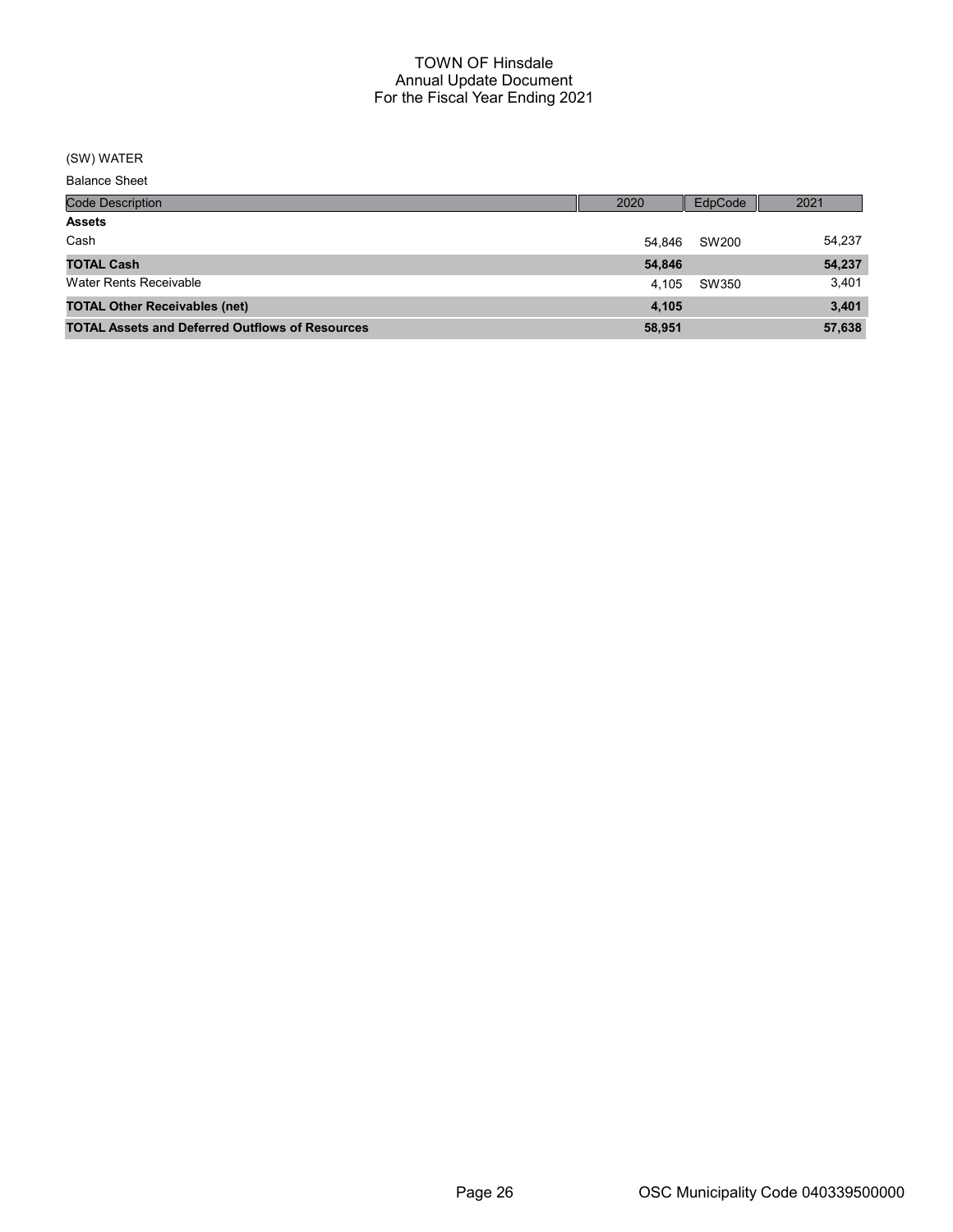### (SW) WATER

Balance Sheet

| <b>Code Description</b>                                     | 2020   | EdpCode | 2021   |
|-------------------------------------------------------------|--------|---------|--------|
| <b>Fund Balance</b>                                         |        |         |        |
| Assigned Appropriated Fund Balance                          | 34.727 | SW914   | 6.010  |
| Assigned Unappropriated Fund Balance                        | 24.224 | SW915   | 51,628 |
| <b>TOTAL Assigned Fund Balance</b>                          | 58.951 |         | 57,638 |
| <b>TOTAL Fund Balance</b>                                   | 58.951 |         | 57,638 |
| <b>TOTAL Liabilities, Deferred Inflows And Fund Balance</b> | 58.951 |         | 57,638 |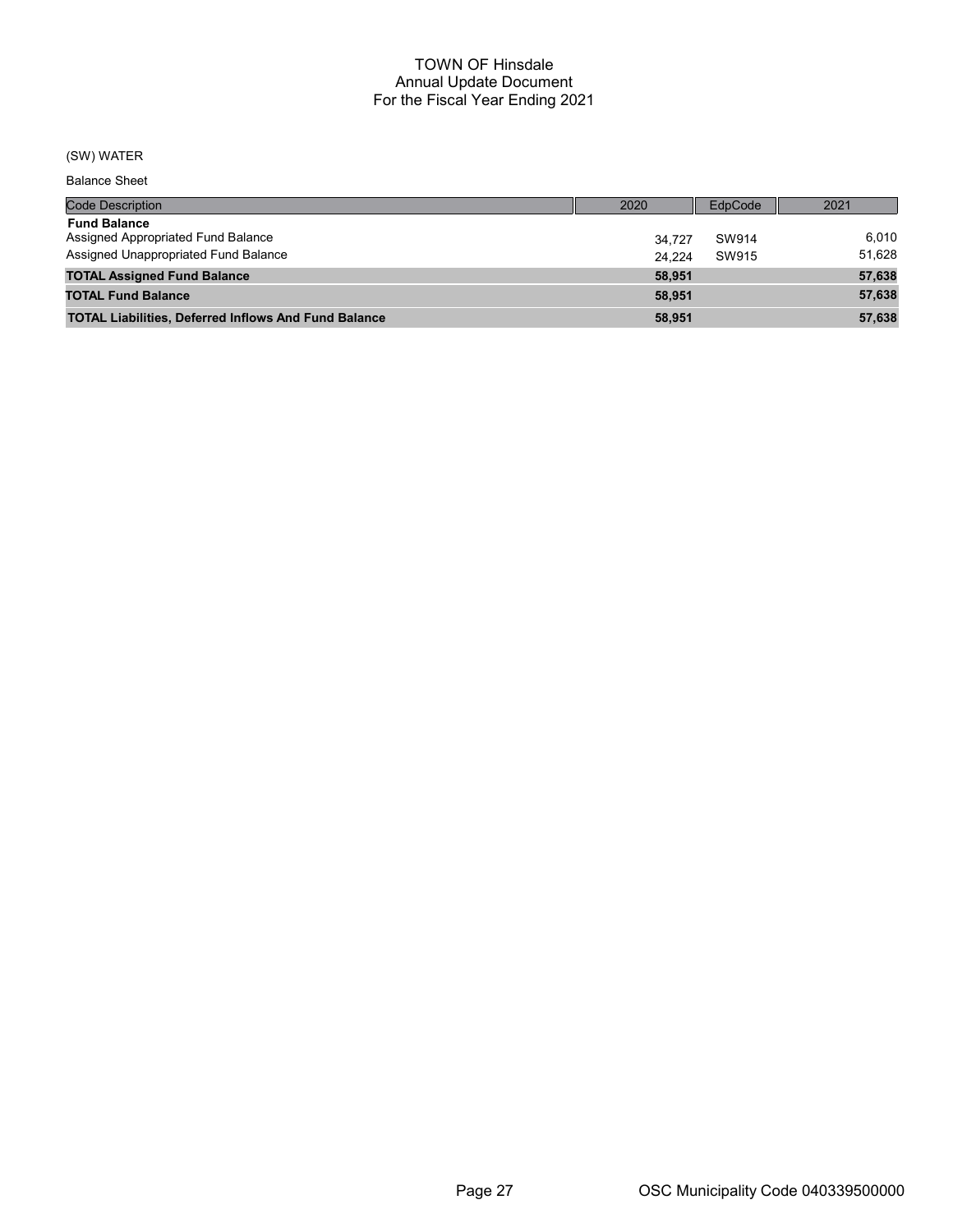### (SW) WATER

| <b>Code Description</b>                                                                     | 2020         | EdpCode | 2021         |
|---------------------------------------------------------------------------------------------|--------------|---------|--------------|
| <b>Revenues</b>                                                                             |              |         |              |
| Real Property Taxes                                                                         | 8,600        | SW1001  | 9,000        |
| <b>TOTAL Real Property Taxes</b>                                                            | 8,600        |         | 9,000        |
| <b>Metered Water Sales</b>                                                                  | 27,032       | SW2140  | 19,561       |
| <b>Water Service Charges</b>                                                                | 4,680        | SW2144  | 6,240        |
| Interest & Penalties On Water Rents                                                         | 932          | SW2148  | 1,011        |
| <b>TOTAL Departmental Income</b>                                                            | 32,644       |         | 26,811       |
| Water Rents, other Govts                                                                    | 4,000        | SW2378  | 4,000        |
| <b>TOTAL Intergovernmental Charges</b>                                                      | 4,000        |         | 4,000        |
| <b>Interest And Earnings</b>                                                                | 81           | SW2401  | 41           |
| <b>TOTAL Use of Money And Property</b>                                                      | 81           |         | 41           |
| Refunds of Prior Year's Expenditures                                                        | 64           | SW2701  |              |
| <b>TOTAL Miscellaneous Local Sources</b>                                                    | 64           |         | $\mathbf{0}$ |
| <b>TOTAL Revenues</b>                                                                       | 45,389       |         | 39,852       |
| <b>Interfund Transfers</b><br>Additional Description ARPA Funds for Water Generator Project |              | SW5031  | 3,175        |
| <b>TOTAL Interfund Transfers</b>                                                            | $\mathbf{0}$ |         | 3,175        |
| <b>TOTAL Other Sources</b>                                                                  | $\bf{0}$     |         | 3,175        |
| <b>TOTAL Detail Revenues And Other Sources</b>                                              | 45,389       |         | 43,027       |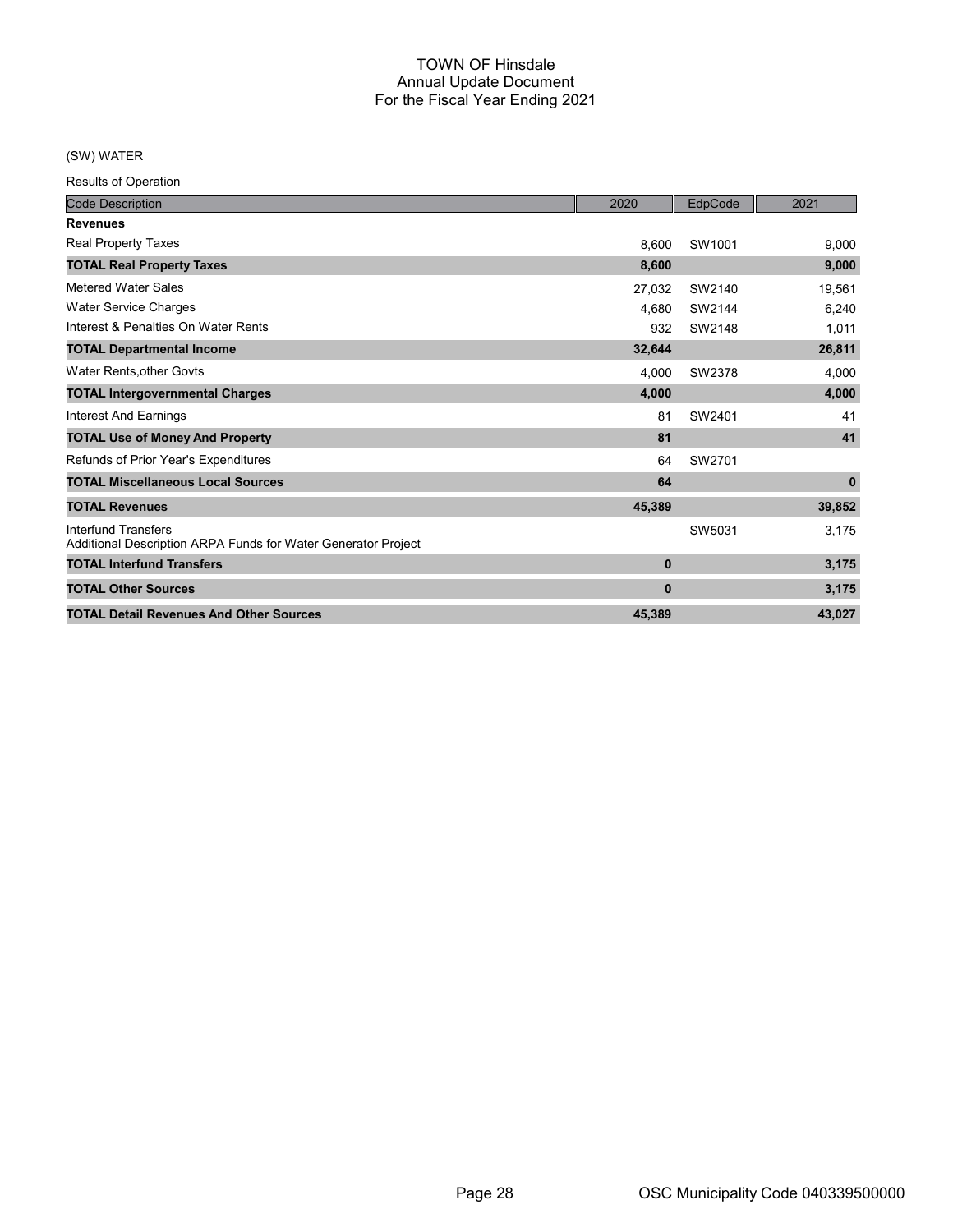### (SW) WATER

| <b>Code Description</b>                                                                             | 2020   | EdpCode | 2021   |
|-----------------------------------------------------------------------------------------------------|--------|---------|--------|
| <b>Expenditures</b>                                                                                 |        |         |        |
| Water Administration, Pers Serv                                                                     | 1.420  | SW83101 | 1.460  |
| Water Administration, Equip & Cap Outlay                                                            | 734    | SW83102 |        |
| Water Administration, Contr Expend                                                                  | 4,209  | SW83104 | 1,610  |
| <b>TOTAL Water Administration</b>                                                                   | 6,363  |         | 3,070  |
| Source Supply Pwr & Pump, Pers Serv                                                                 | 2.333  | SW83201 | 2,400  |
| Source Supply Pwr & Pump, Contr Expend                                                              | 6.392  | SW83204 | 6,423  |
| <b>TOTAL Source Supply Pwr &amp; Pump</b>                                                           | 8,725  |         | 8,823  |
| <b>Water Purification, Pers Serv</b>                                                                | 2.332  | SW83301 | 2,400  |
| Water Purification, Contr Expend                                                                    | 1.863  | SW83304 | 1,747  |
| <b>TOTAL Water Purification</b>                                                                     | 4,196  |         | 4,147  |
| Water Trans & Distrib. Pers Serv                                                                    | 276    | SW83401 | 285    |
| Water Trans & Distrib, Equip & Cap Outlay<br>Additional Description Gnerator Project - ARPA Funding |        | SW83402 | 3,175  |
| Water Trans & Distrib, Contr Expend                                                                 | 8,188  | SW83404 | 8,512  |
| <b>TOTAL Water Trans &amp; Distrib</b>                                                              | 8,464  |         | 11,972 |
| <b>TOTAL Home And Community Services</b>                                                            | 27,747 |         | 28,011 |
| Social Security, Empl Bnfts                                                                         | 487    | SW90308 | 501    |
| <b>Worker's Compensation, Empl Bnfts</b>                                                            | 692    | SW90408 | 690    |
| Unemployment Insurance, Empl Bnfts                                                                  | 38     | SW90508 | 137    |
| <b>TOTAL Employee Benefits</b>                                                                      | 1,217  |         | 1,328  |
| Debt Principal, Serial Bonds                                                                        | 15,000 | SW97106 | 15,000 |
| <b>TOTAL Debt Principal</b>                                                                         | 15,000 |         | 15,000 |
| <b>TOTAL Expenditures</b>                                                                           | 43,964 |         | 44,340 |
| <b>TOTAL Detail Expenditures And Other Uses</b>                                                     | 43,964 |         | 44,340 |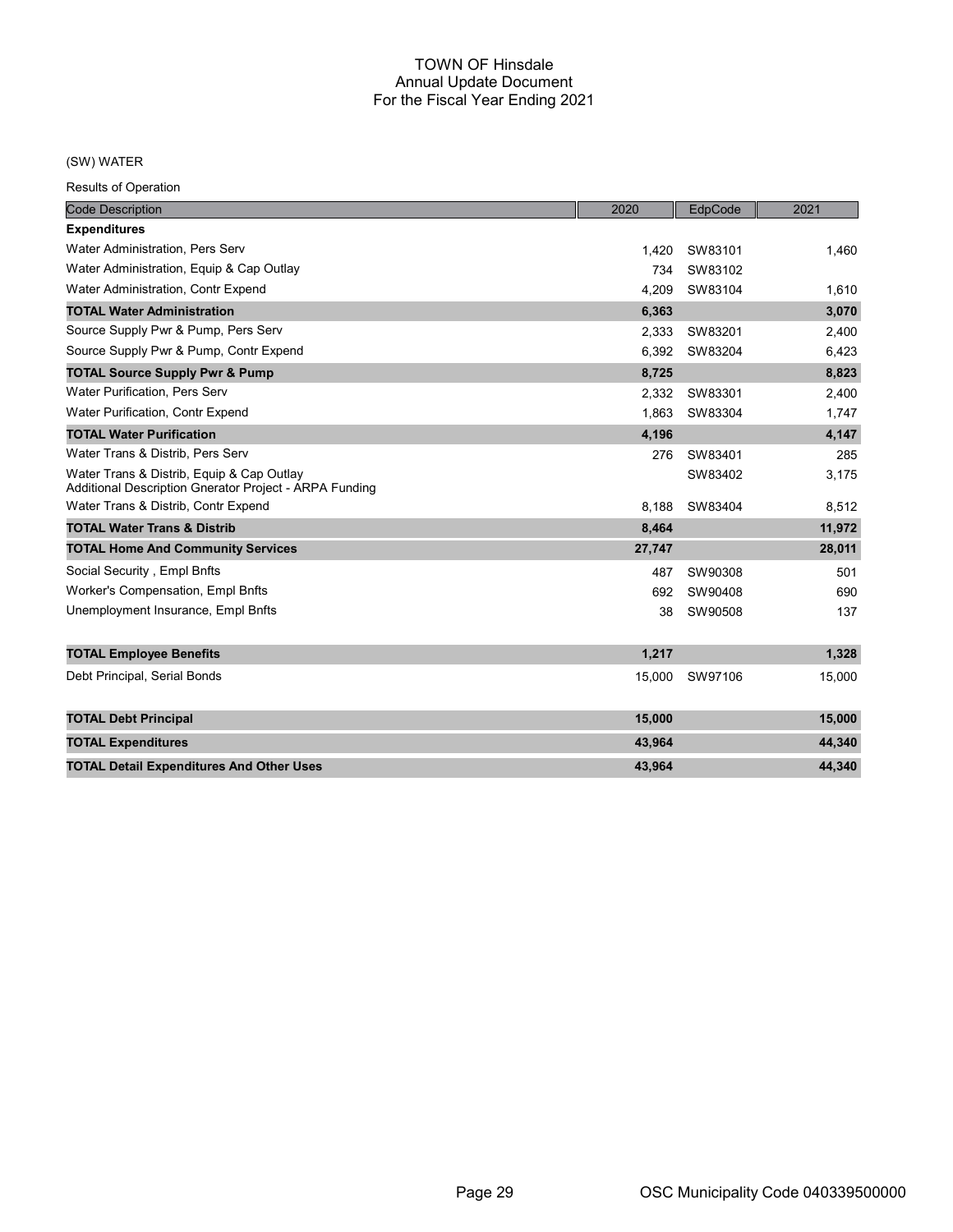(SW) WATER

Analysis of Changes in Fund Balance

| <b>Code Description</b>                    | 2020   | EdpCode       | 2021   |
|--------------------------------------------|--------|---------------|--------|
| Analysis of Changes in Fund Balance        |        |               |        |
| <b>Fund Balance - Beginning of Year</b>    |        | 57.525 SW8021 | 58,951 |
| <b>Restated Fund Balance - Beg of Year</b> | 57.525 | <b>SW8022</b> | 58,951 |
| ADD - REVENUES AND OTHER SOURCES           | 45.389 |               | 43.027 |
| DEDUCT - EXPENDITURES AND OTHER USES       | 43.964 |               | 44.340 |
| <b>Fund Balance - End of Year</b>          | 58.951 | <b>SW8029</b> | 57,638 |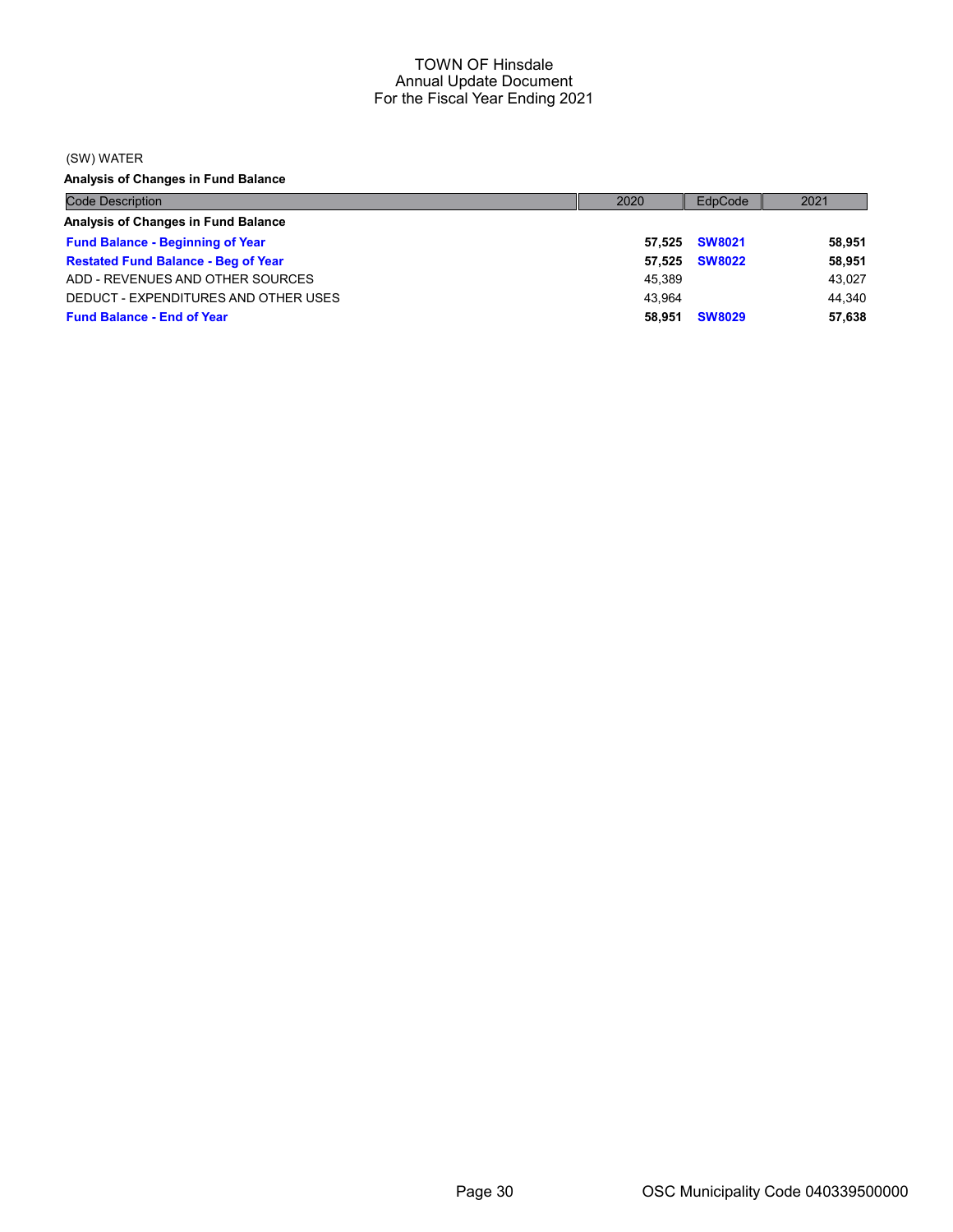# (SW) WATER

Budget Summary

| <u>Baagot Sariiriar</u>                           |        |               |        |
|---------------------------------------------------|--------|---------------|--------|
| <b>Code Description</b>                           | 2021   | EdpCode       | 2022   |
| <b>Estimated Revenues</b>                         |        |               |        |
| Est Rev - Real Property Taxes                     | 9.000  | SW1049N       | 9.180  |
| Est Rev - Real Property Tax Items                 | 0      | SW1099N       |        |
| Est Rev - Departmental Income                     | 35.050 | SW1299N       | 34,080 |
| <b>TOTAL Estimated Revenues</b>                   | 44,050 |               | 43.260 |
| Appropriated Fund Balance                         | 34.727 | <b>SW599N</b> | 6.010  |
| <b>TOTAL Estimated Other Sources</b>              | 34.727 |               | 6,010  |
| <b>TOTAL Estimated Revenues And Other Sources</b> | 78.777 |               | 49.270 |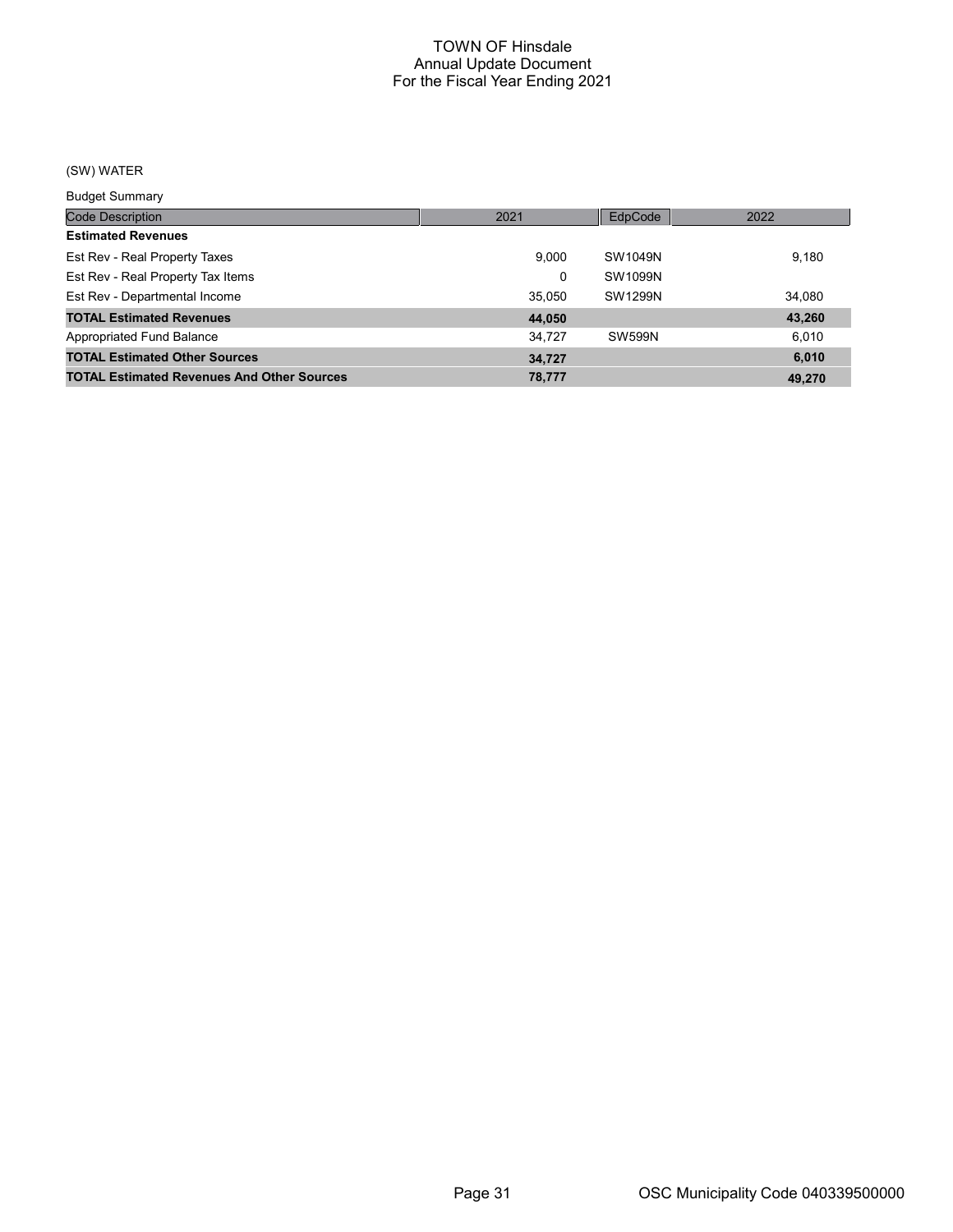# (SW) WATER

Budget Summary

| 2021   | EdpCode | 2022   |
|--------|---------|--------|
|        |         |        |
| 62.545 | SW1999N | 32,878 |
| 1.232  | SW9199N | 1.392  |
| 15.000 | SW9899N | 15.000 |
| 78.777 |         | 49.270 |
| 78.777 |         | 49.270 |
|        |         |        |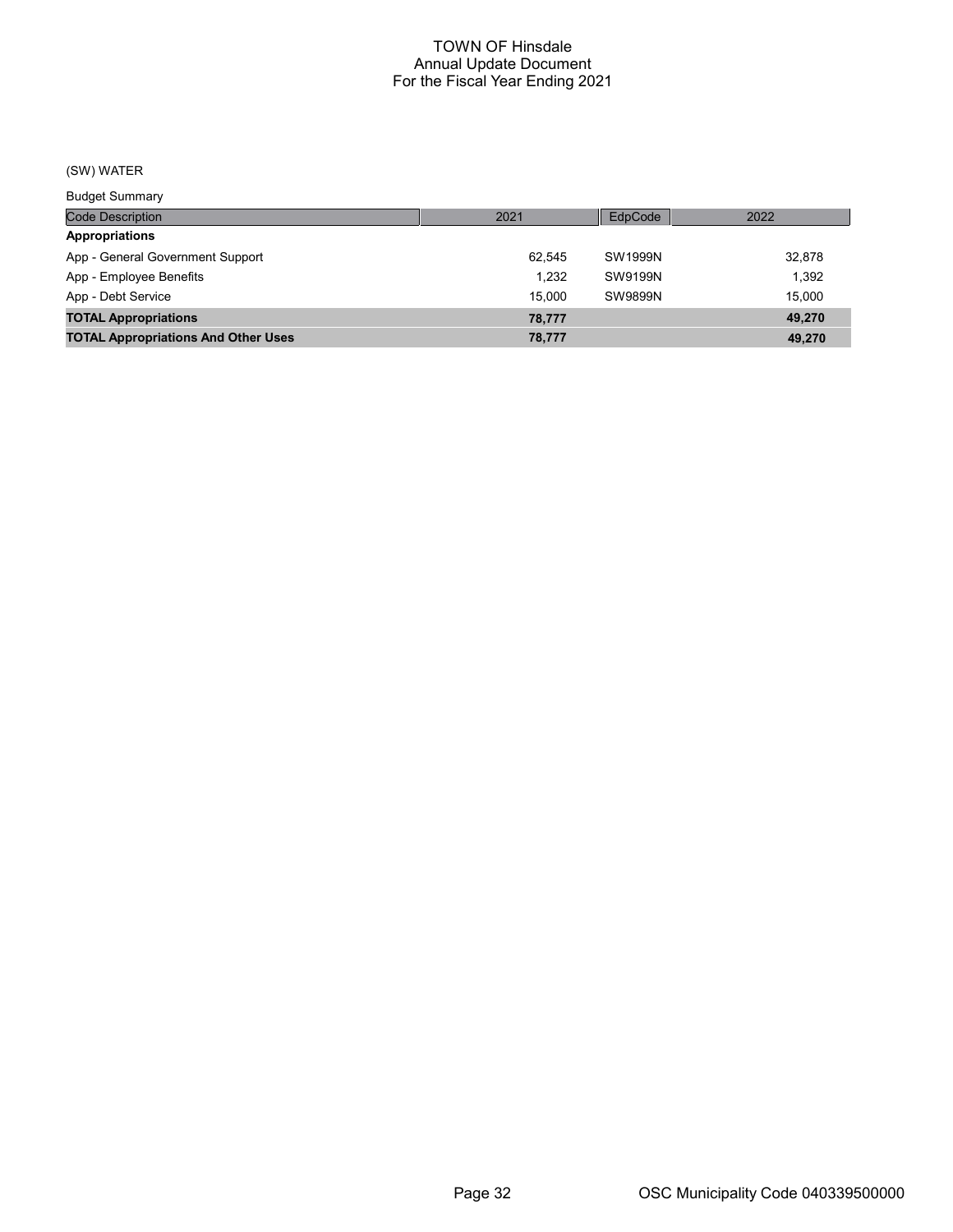Balance Sheet

Code Description 2020 EdpCode 2021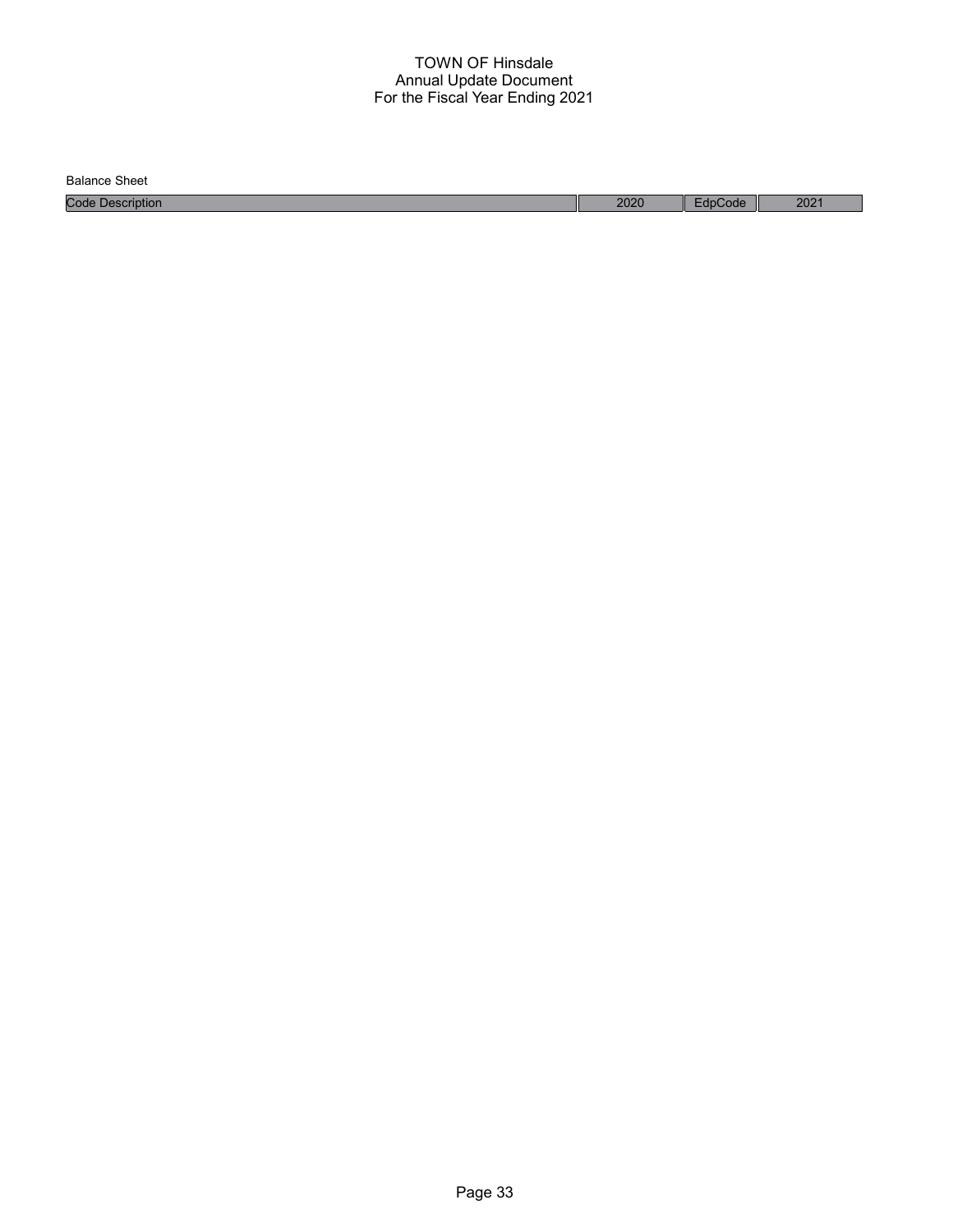| Balance<br>Sheet    |      |     |                           |
|---------------------|------|-----|---------------------------|
| Code<br>Description | 2020 | ode | 202 <sup>1</sup><br>ZUZ I |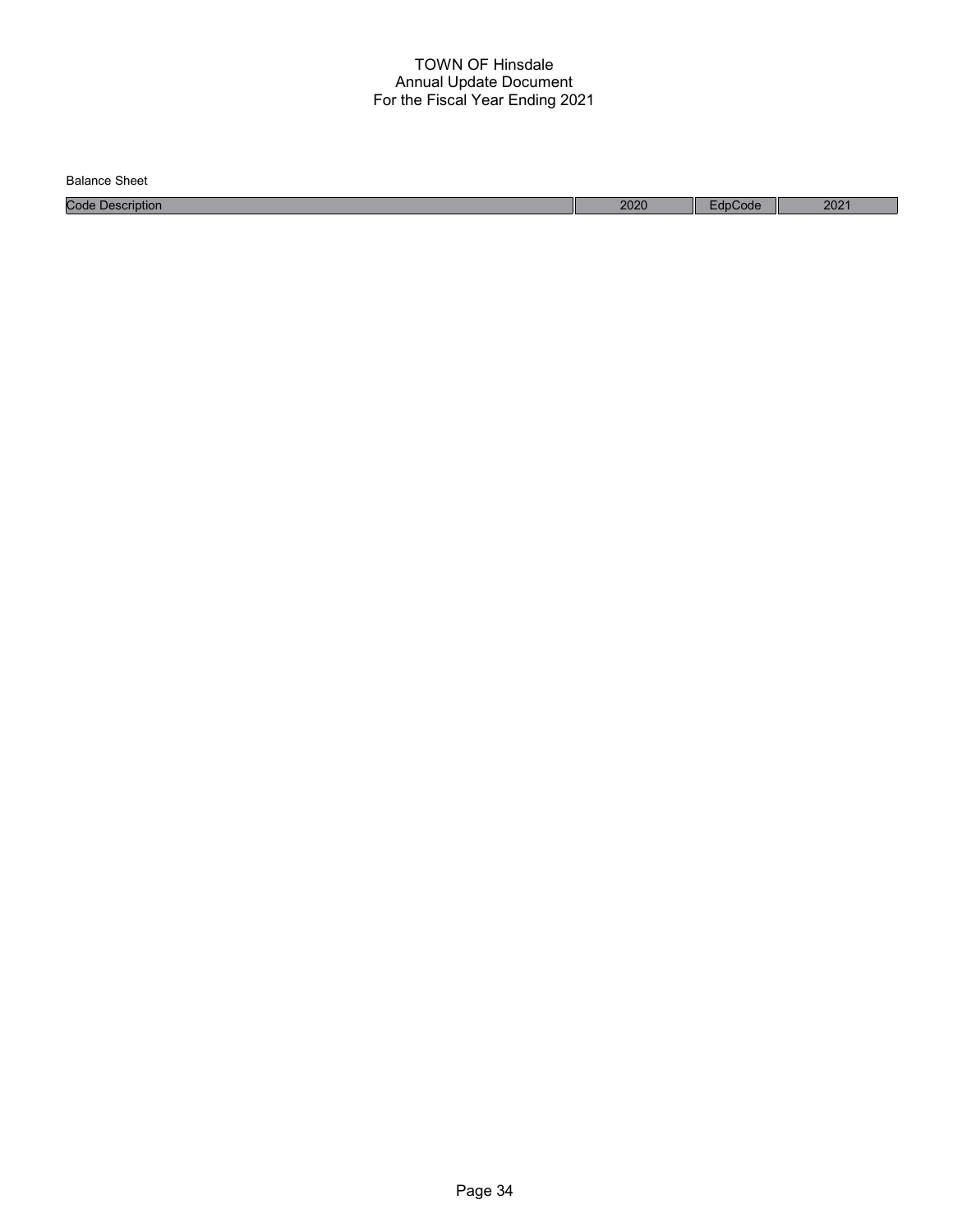### (W) GENERAL LONG-TERM DEBT

| <b>Balance Sheet</b>                                   |         |         |         |
|--------------------------------------------------------|---------|---------|---------|
| <b>Code Description</b>                                | 2020    | EdpCode | 2021    |
| <b>Assets</b>                                          |         |         |         |
| <b>Total Non-Current Govt Liabilities</b>              | 466.901 | W129    | 190,923 |
| <b>TOTAL Provision To Be Made In Future Budgets</b>    | 466.901 |         | 190.923 |
| <b>TOTAL Assets and Deferred Outflows of Resources</b> | 466,901 |         | 190,923 |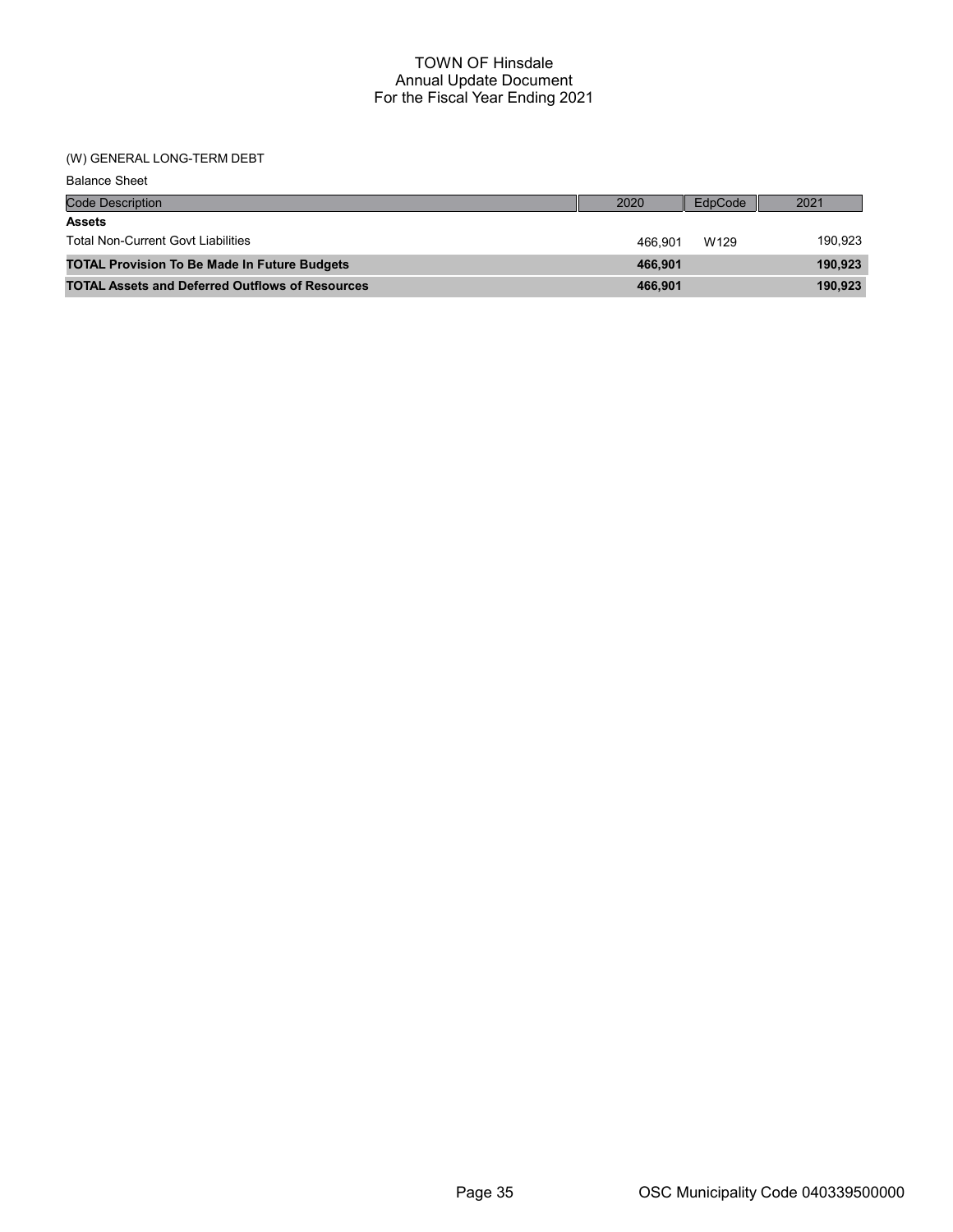## (W) GENERAL LONG-TERM DEBT

| <b>Balance Sheet</b>                        |         |         |         |
|---------------------------------------------|---------|---------|---------|
| <b>Code Description</b>                     | 2020    | EdpCode | 2021    |
| Net Pension Liability -Proportionate Share  | 261.901 | W638    | 923     |
| Installment Purchase Debt                   |         | W685    |         |
| <b>TOTAL Other Liabilities</b>              | 261,901 |         | 923     |
| <b>Bonds Payable</b>                        | 205.000 | W628    | 190,000 |
| <b>TOTAL Bond And Long Term Liabilities</b> | 205,000 |         | 190,000 |
| <b>TOTAL Liabilities</b>                    | 466,901 |         | 190,923 |
| <b>TOTAL Liabilities</b>                    | 466.901 |         | 190.923 |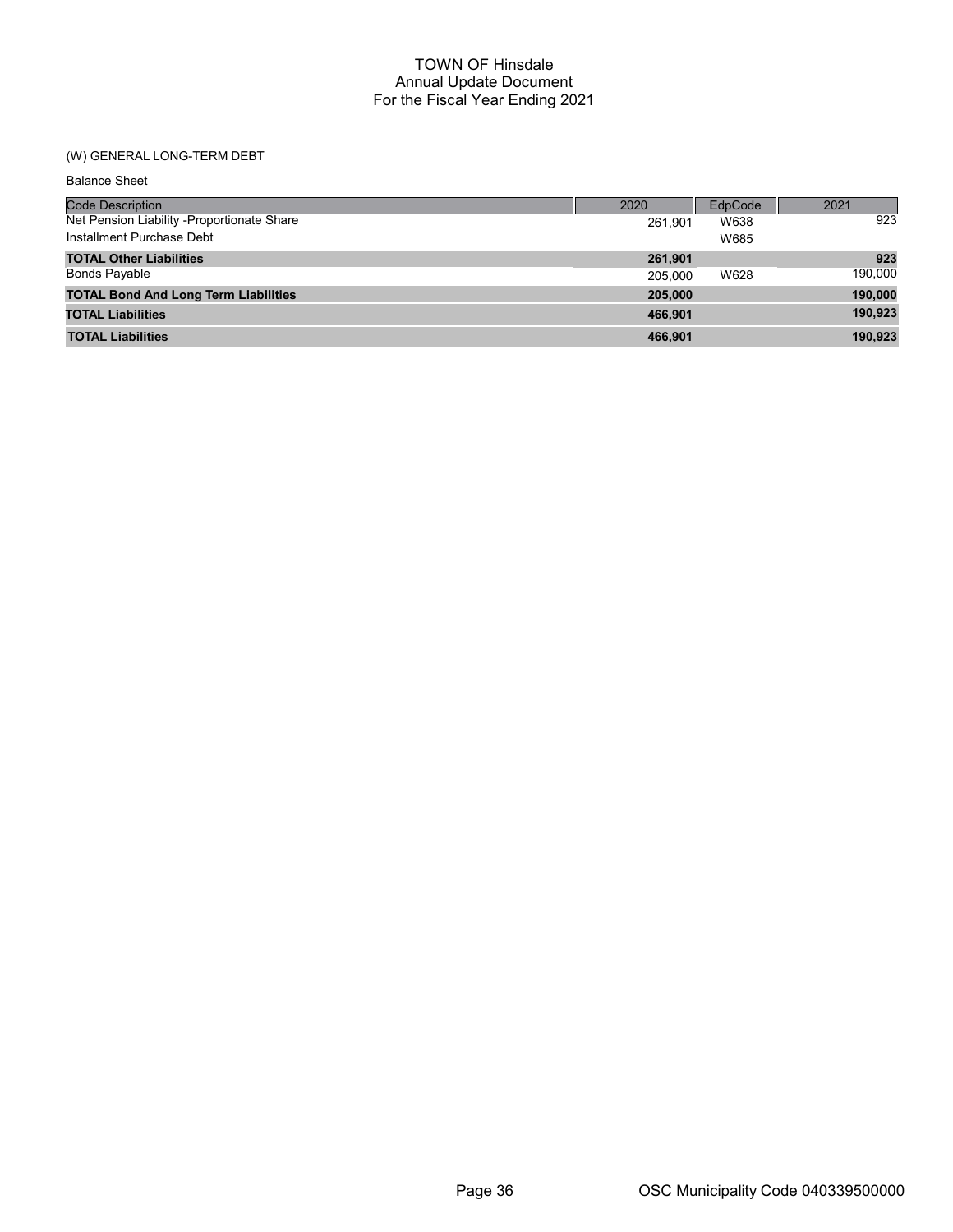# Office of the State Comptroller 3/16/2022 Statement of Indebtedness For the Fiscal Year Ending 2021

### County of: Cattaraugus

#### Municipal Code: 040339500000

| First<br>Year | Debt<br>Code  | <b>Description</b>                                                         | Cops<br>Flag | Comp<br>Flaa | Date of<br>Issue | Date of<br>Maturity   | Int.<br>Rate | Var? | Amt. Oria.<br>Issued | $O/S$ Beg.<br>of Year | Paid<br>Dur. Year | Redeemed<br><b>Bond Proc.</b> | Prior Yr.<br>Adjust. | Accreted<br>Interest | $O/S$ End<br>of Year |
|---------------|---------------|----------------------------------------------------------------------------|--------------|--------------|------------------|-----------------------|--------------|------|----------------------|-----------------------|-------------------|-------------------------------|----------------------|----------------------|----------------------|
| 2006          | <b>BOND E</b> | Water System<br><b>Uparades-EFC</b>                                        |              |              |                  | 08/01/2004 08/01/2033 | $0.00\%$     |      |                      | \$205,000             | \$15,000          | SO.                           | \$0                  |                      | \$190,000            |
|               |               | Total for Type/Exempt Status - Sums Issued Amts only made in AFR Year      |              |              |                  |                       |              |      | \$0                  | \$205,000             | \$15,000          | \$0                           | \$0                  | \$0                  | \$190,000            |
|               |               | AFR Year Total for All Debt Types - Sums Issued Amts only made in AFR Year |              |              |                  |                       |              |      | \$0                  | \$205,000             | \$15,000          |                               | \$0                  | \$0                  | \$190,000            |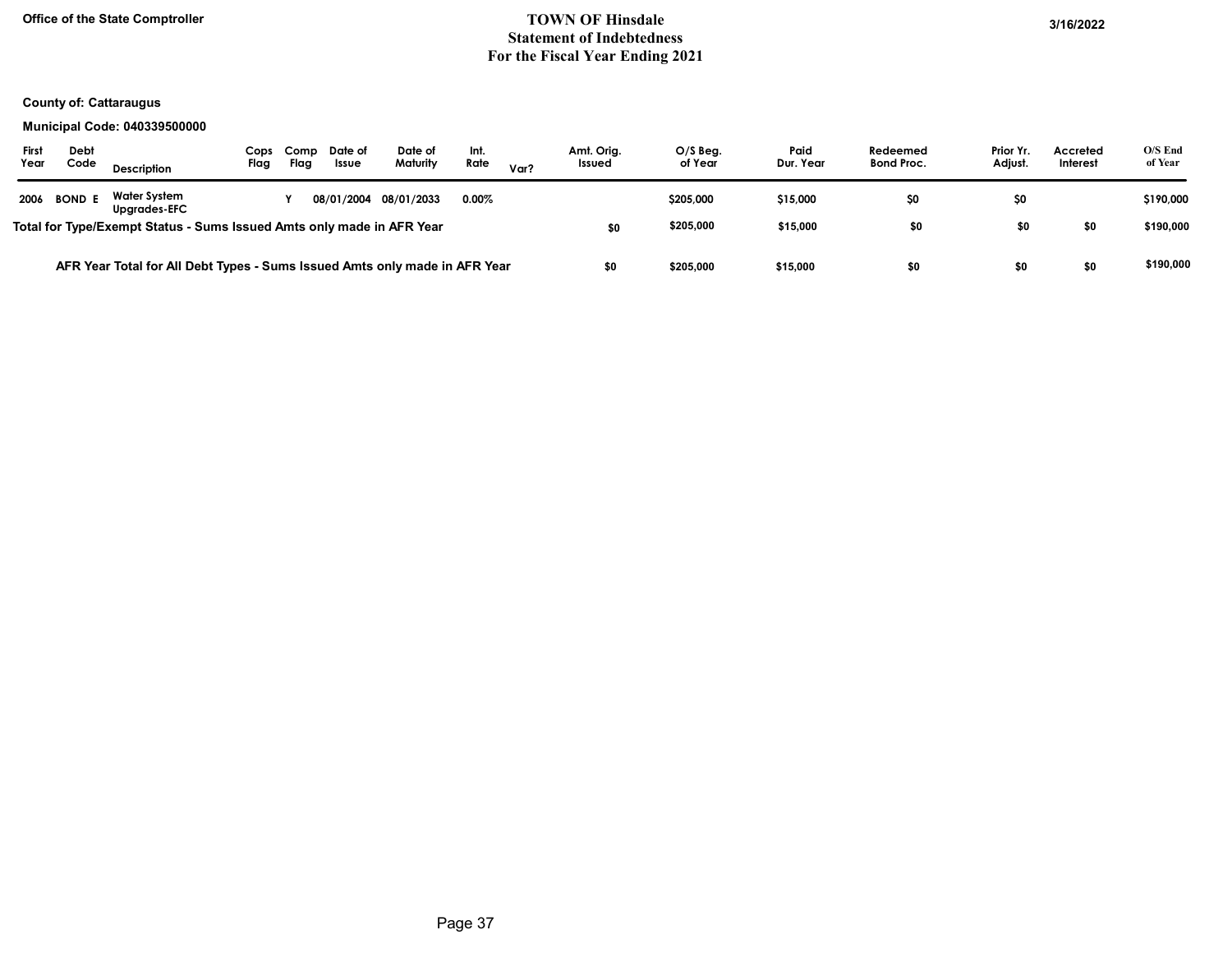### TOWN OF Hinsdale Schedule of Time Deposits and Investments For the Fiscal Year Ending 2021

|                                                                                   | <b>EDP Code</b> | Amount         |
|-----------------------------------------------------------------------------------|-----------------|----------------|
| CASH:                                                                             |                 |                |
| On Hand                                                                           | 9Z2001          | \$32,676.04    |
| <b>Demand Deposits</b>                                                            | 9Z2011          | \$1,482,722.57 |
| <b>Time Deposits</b>                                                              | 9Z2021          | \$0.00         |
| Total                                                                             |                 | \$1,515,398.61 |
| COLLATERAL:                                                                       |                 |                |
| - FDIC Insurance                                                                  | 9Z2014          | \$500,000.00   |
| Collateralized with securities held in<br>possession of municipality or its agent | 9Z2014A         | \$1,257,422.68 |
| Total                                                                             |                 | \$1,757,422.68 |
| <b>INVESTMENTS:</b><br>- Securities (450)                                         |                 |                |
| Book Value (cost)                                                                 | 9Z4501          |                |
| Market Value at Balance Sheet Date                                                | 9Z4502          |                |
| Collateralized with securities held in<br>possession of municipality or its agent | 9Z4504A         |                |
| - Repurchase Agreements (451)                                                     |                 |                |
| Book Value (cost)                                                                 | 9Z4511          |                |
| Market Value at Balance Sheet Date                                                | 9Z4512          |                |
| Collateralized with securities held in<br>possession of municipality or its agent | 9Z4514A         |                |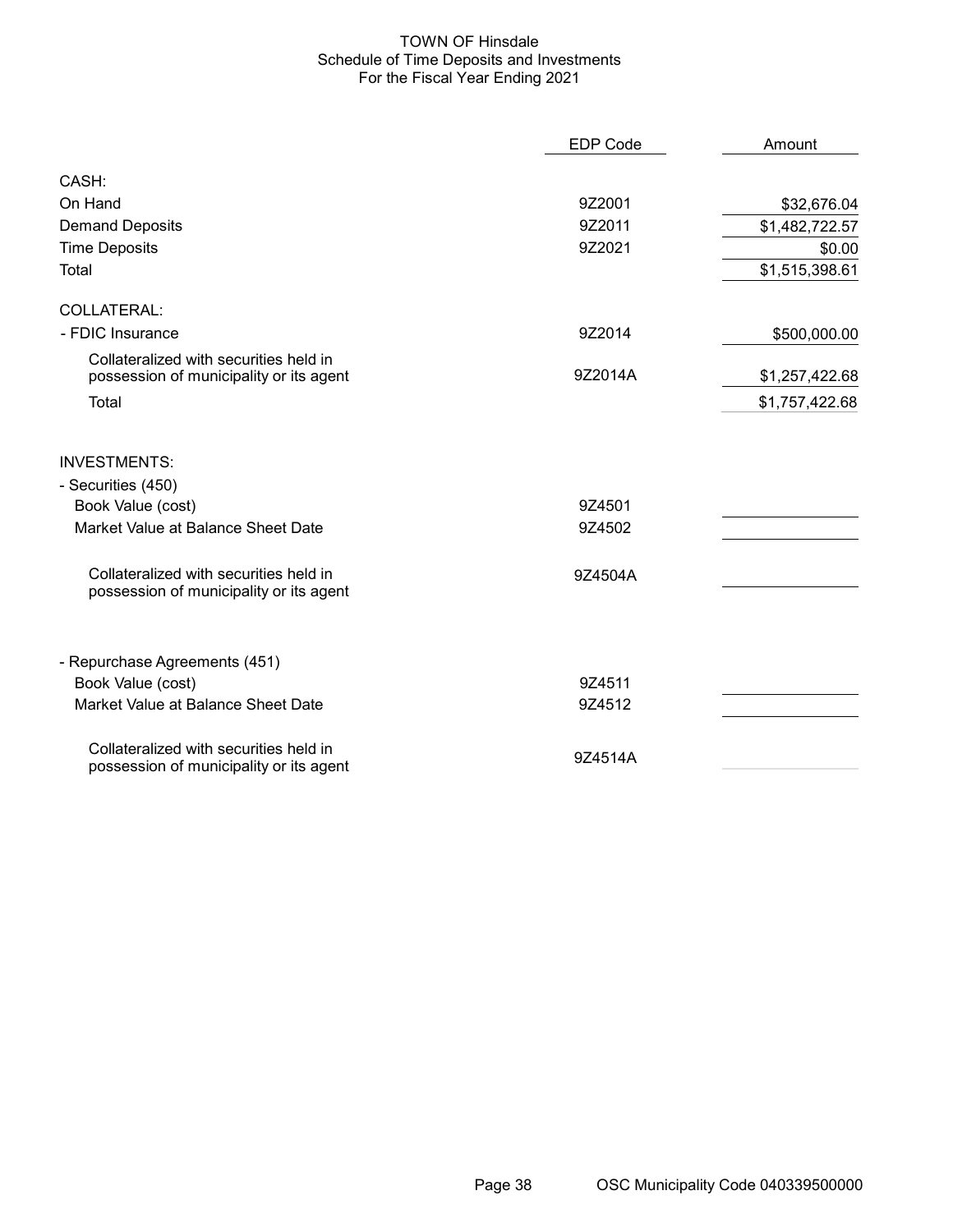#### TOWN OF Hinsdale Bank Reconciliation For the Fiscal Year Ending 2021

# Include All Checking, Savings and C.D. Accounts

| <b>Bank</b><br>Account<br>Number | Bank<br><b>Balance</b>              | Add:<br>Deposit<br>In Transit | Less:<br>Outstanding<br>Checks |     | Adjusted<br><b>Bank</b><br>Balance |
|----------------------------------|-------------------------------------|-------------------------------|--------------------------------|-----|------------------------------------|
| *****-1837                       | \$305,134                           | \$0                           |                                | \$0 | \$305,134                          |
| *****-9169                       | \$727,022                           | \$0                           |                                | \$0 | \$727,022                          |
| *****-9495                       | \$438,700                           | \$0                           |                                | \$0 | \$438,700                          |
| *****-9290                       | \$11,866                            | \$0                           |                                | \$0 | \$11,866                           |
| *****-2267                       | \$19,100                            | \$0                           |                                | \$0 | \$19,100                           |
| *****-2879                       | \$5,953                             | \$0                           |                                | \$0 | \$5,953                            |
| *****-2887                       | \$7,325                             | \$0                           |                                | \$0 | \$7,325                            |
| *****-2895                       | \$299                               | \$0                           | \$0                            |     | \$299                              |
|                                  | <b>Total Adjusted Bank Balance</b>  |                               |                                |     | \$1,515,399                        |
|                                  | <b>Petty Cash</b>                   |                               |                                |     | \$.00                              |
|                                  | <b>Adjustments</b>                  |                               |                                |     | \$.00                              |
|                                  | <b>Total Cash</b>                   |                               | 9ZCASH                         | *   | \$1,515,399                        |
|                                  | <b>Total Cash Balance All Funds</b> |                               | 9ZCASHB                        | *   | \$1,515,399                        |

\* Must be equal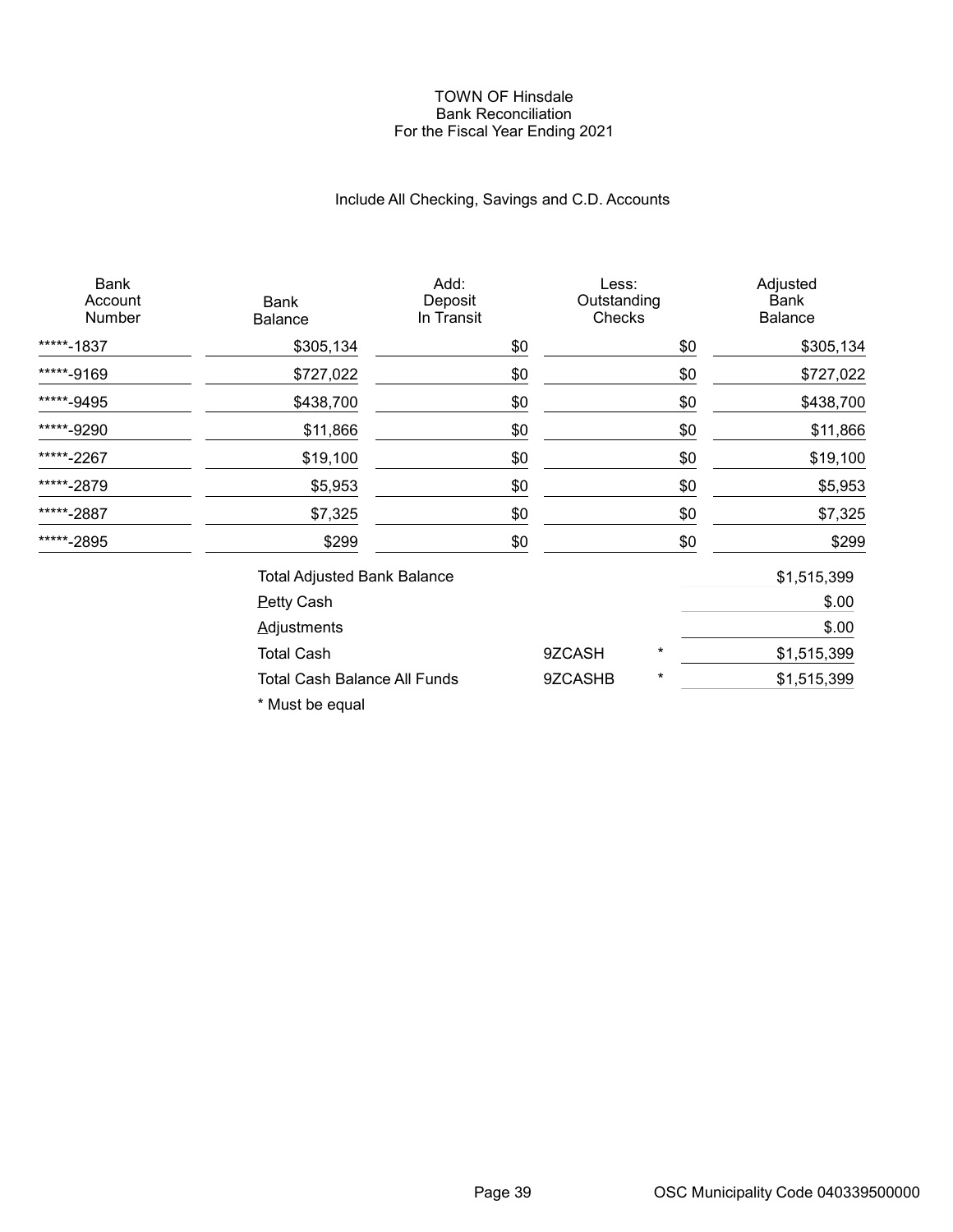### TOWN OF Hinsdale Local Government Questionnaire For the Fiscal Year Ending 2021

|                                                                                                                | Response |
|----------------------------------------------------------------------------------------------------------------|----------|
| 1) Does your municipality have a written procurement policy?                                                   | Yes      |
| 2) Have the financial statements for your municipality been independently audited?                             | No       |
| If not, are you planning on having an audit conducted?                                                         | No       |
| 3) Does your local government participate in an insurance pool with other local<br>governments?                | Yes      |
| 4) Does your local government participate in an investment pool with other local<br>governments?               | No       |
| 5) Does your municipality have a Length of Service Award Program (LOSAP)<br>for volunteer firefighters?        | No.      |
| 6) Does your municipality have a Capital Plan?                                                                 | Yes      |
| 7) Has your municipality prepared and documented a risk assessment plan?                                       | Yes      |
| If yes, has your municipality used the results to design the system of internal<br>controls?                   | Yes      |
| 8) Have you had a change in chief executive or chief fiscal officer during the last<br>year?                   | No       |
| 9) Has your Local Government adopted an investment policy as required by<br>General Municipal Law, Section 39? | Yes      |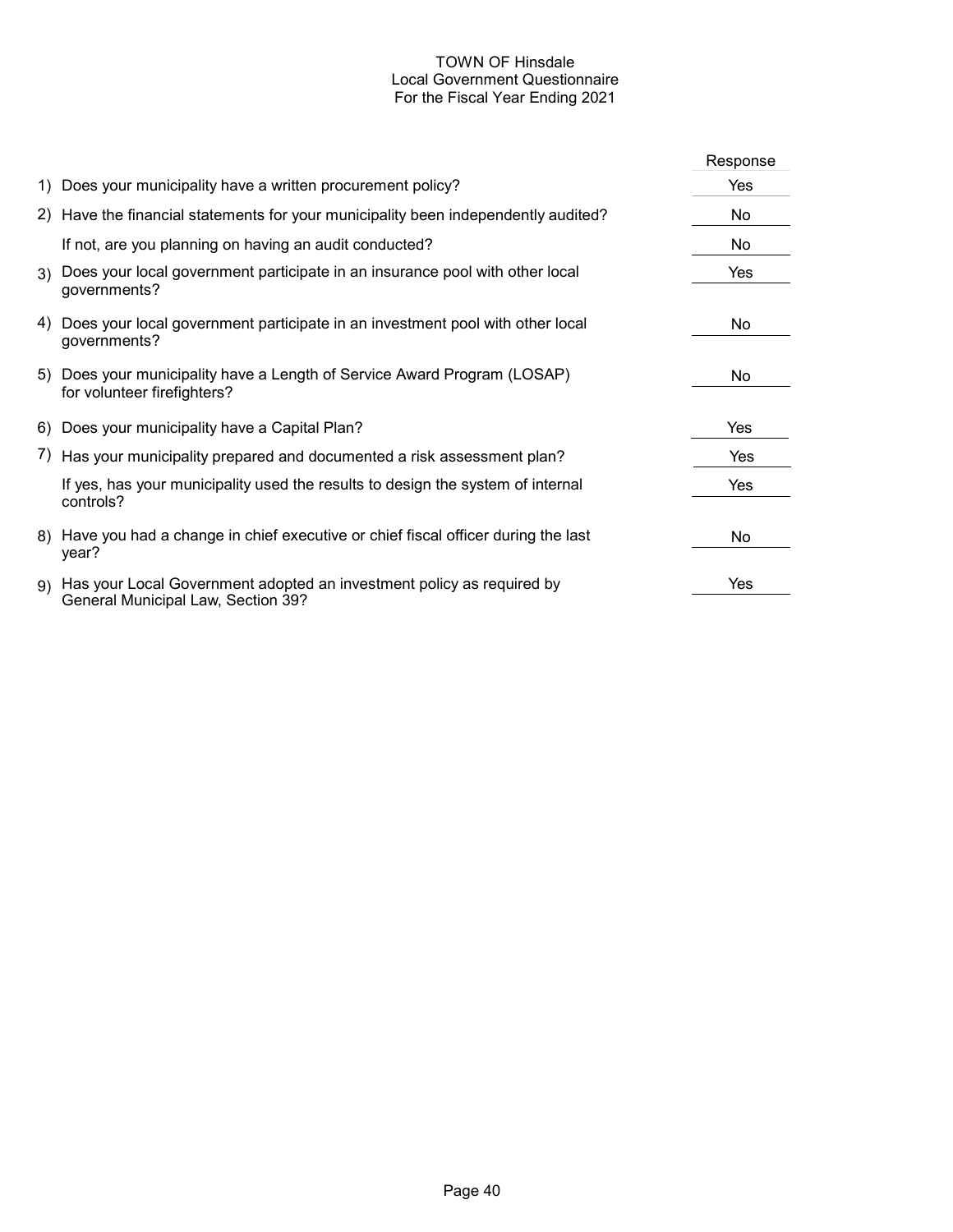#### TOWN OF Hinsdale Employee and Retiree Benefits For the Fiscal Year Ending 2021

|                        | <b>Total Full Time Employees:</b>                                           | 6                                                  |                                              |                                              |               |
|------------------------|-----------------------------------------------------------------------------|----------------------------------------------------|----------------------------------------------|----------------------------------------------|---------------|
|                        | <b>Total Part Time Employees:</b>                                           | 15                                                 |                                              |                                              |               |
| <b>Account</b><br>Code | <b>Description</b>                                                          | <b>Total</b><br><b>Expenditures</b><br>(All Funds) | # of Full<br><b>Time</b><br><b>Employees</b> | # of Part<br><b>Time</b><br><b>Employees</b> | # of Retirees |
| 90108                  | <b>State Retirement System</b>                                              | \$47,629.00                                        | 5                                            | 6                                            |               |
| 90158                  | Police and Fire Retirement                                                  | \$0.00                                             |                                              |                                              |               |
| 90258                  | <b>Local Pension Fund</b>                                                   | \$0.00                                             |                                              |                                              |               |
| 90308                  | Social Security                                                             | \$28,828.05                                        | 6                                            | 15                                           |               |
| 90408                  | <b>Worker's Compensation</b><br>Insurance                                   | \$41,123.70                                        | 6                                            | 15                                           |               |
| 90458                  | Life Insurance                                                              | \$0.00                                             |                                              |                                              |               |
| 90508                  | Unemployment Insurance                                                      | \$2,400.48                                         | 5                                            | 8                                            |               |
| 90558                  | <b>Disability Insurance</b>                                                 | \$0.00                                             |                                              |                                              |               |
| 90608                  | <b>Hospital and Medical</b><br>(Dental) Insurance                           | \$56,572.99                                        | 6                                            |                                              |               |
| 90708                  | <b>Union Welfare Benefits</b>                                               | \$0.00                                             |                                              |                                              |               |
|                        | 90858 Supplemental Benefit Payment to<br><b>Disabled Fire Fighters</b>      | \$0.00                                             |                                              |                                              |               |
| 91890                  | <b>Other Employee Benefits</b>                                              |                                                    |                                              |                                              |               |
|                        | <b>Total</b>                                                                | \$176,554.22                                       |                                              |                                              |               |
|                        | <b>Computed Total From Financial</b><br>Section (comparative purposes only) | \$176,554.22                                       |                                              |                                              |               |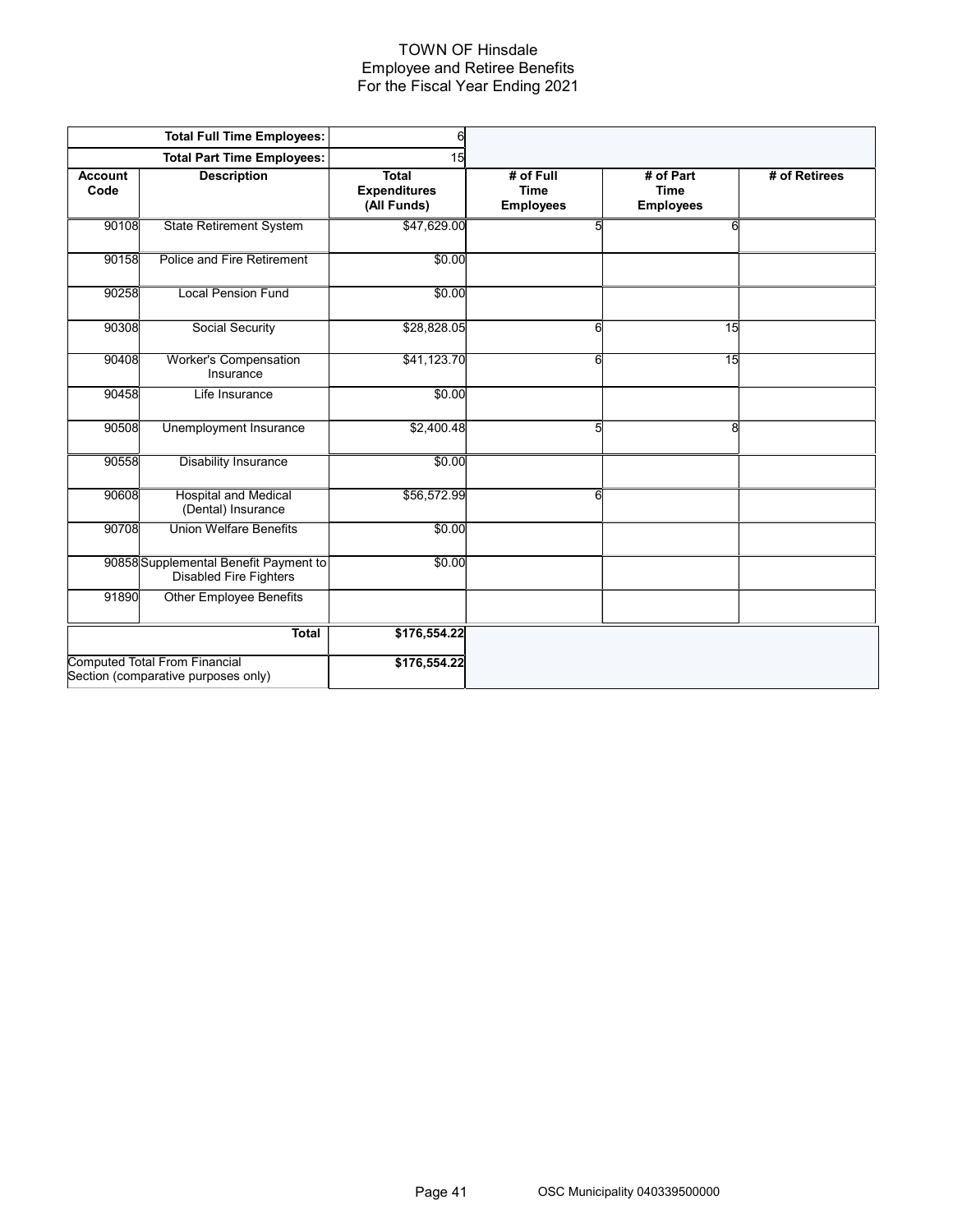#### TOWN OF Hinsdale Energy Costs and Consumption For the Fiscal Year Ending 2021

| <b>Energy Type</b> | <b>Total</b><br><b>Expenditures</b> | <b>Total Volume</b> | <b>Units Of</b><br><b>Measure</b> | <b>Alternative</b><br><b>Units Of</b><br><b>Measure</b> |
|--------------------|-------------------------------------|---------------------|-----------------------------------|---------------------------------------------------------|
| Gasoline           | \$2,414                             | 1,219               | gallons                           |                                                         |
| <b>Diesel Fuel</b> | \$27,387                            | 12,487              | gallons                           |                                                         |
| Fuel Oil           | \$2,651                             | 1,054               | qallons                           |                                                         |
| Natural Gas        | \$1                                 |                     | cubic feet                        |                                                         |
| Electricity        | \$19,358                            | 95.511              | kilowatt-hours                    |                                                         |
| Coal               | \$1                                 |                     | tons                              |                                                         |
| Propane            | \$5,433                             | 4,728               | gallons                           |                                                         |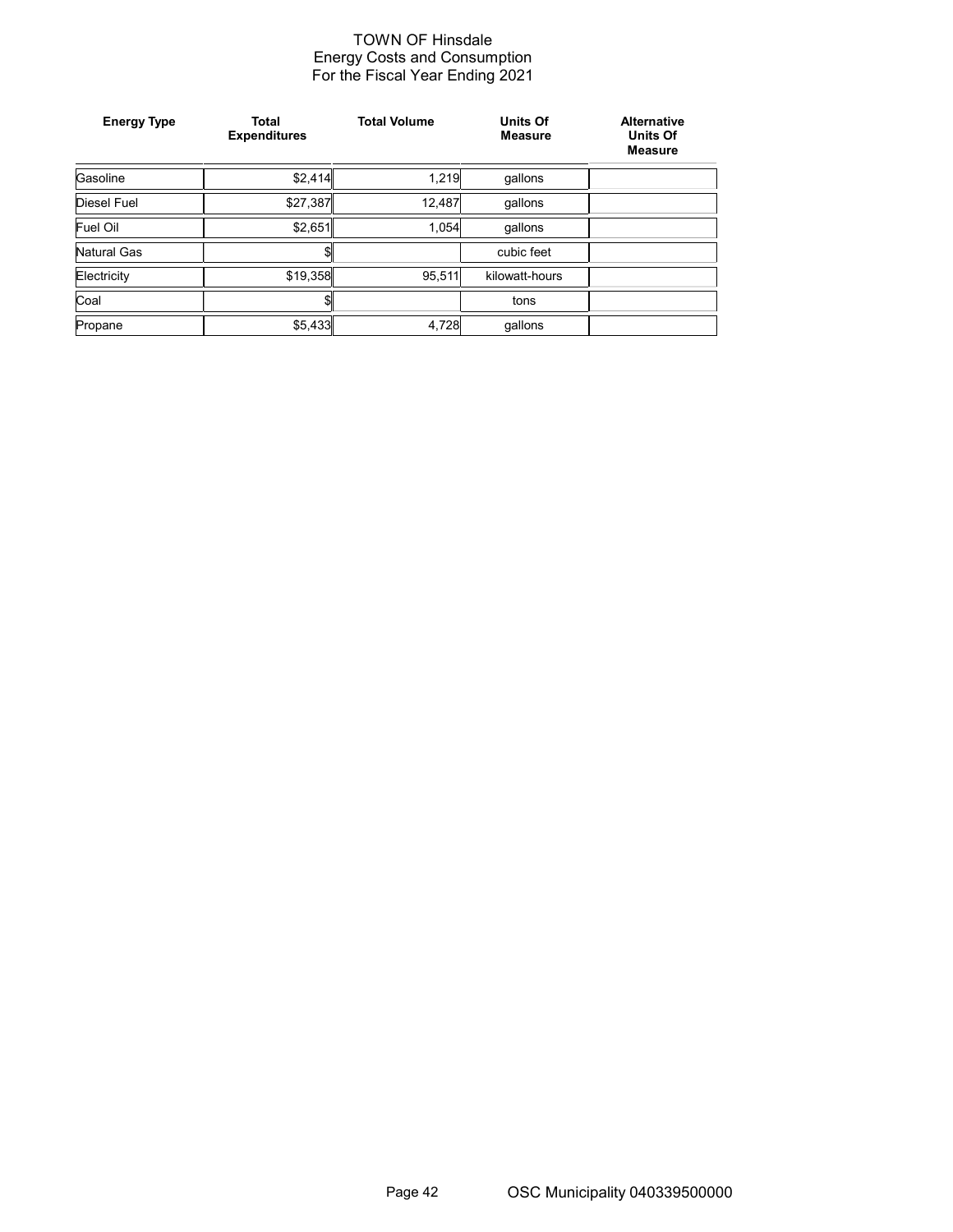# CERTIFICATION OF CHIEF FISCAL OFFICER

and filed by means of electronic data transmission. I, Jeffrey M. VanDeCar The Chief Fiscal Officer of By entering the personal identification number assigned by the Office of the State Comptroller to me as , and that the information provided in the annual the Town of Hinsdale the Chief Fiscal Officer of the Town of Hinsdale **the Chief Chief Fiscal Officer** of the Town of Hinsdale annual financial report, I am evidencing my express intent to authenticate my certification of the my signature for use in conjunction with the filing of the Town of Hinsdale 's , is TRUE and correct to the best of my knowledge and belief. financial report of the Town of Hinsdale **the Contract of the fiscal year ended** 12/31/2021 Town of Hinsdale's annual financial report for the fiscal year ended 12/31/2021

Name of Report Preparer if different than Chief Fiscal Officer

(716) 307-6353 Town Supervisor Telephone Number **Title** 

Jeffrey M. VanDeCar Name

4129 NYS Route 16, Hinsdale, NY 14 Official Address

02/28/2022 (716) 557-2478 Date of Certification **Date of Certification** Official Telephone Number

Page 43 Municipality Code 040339500000